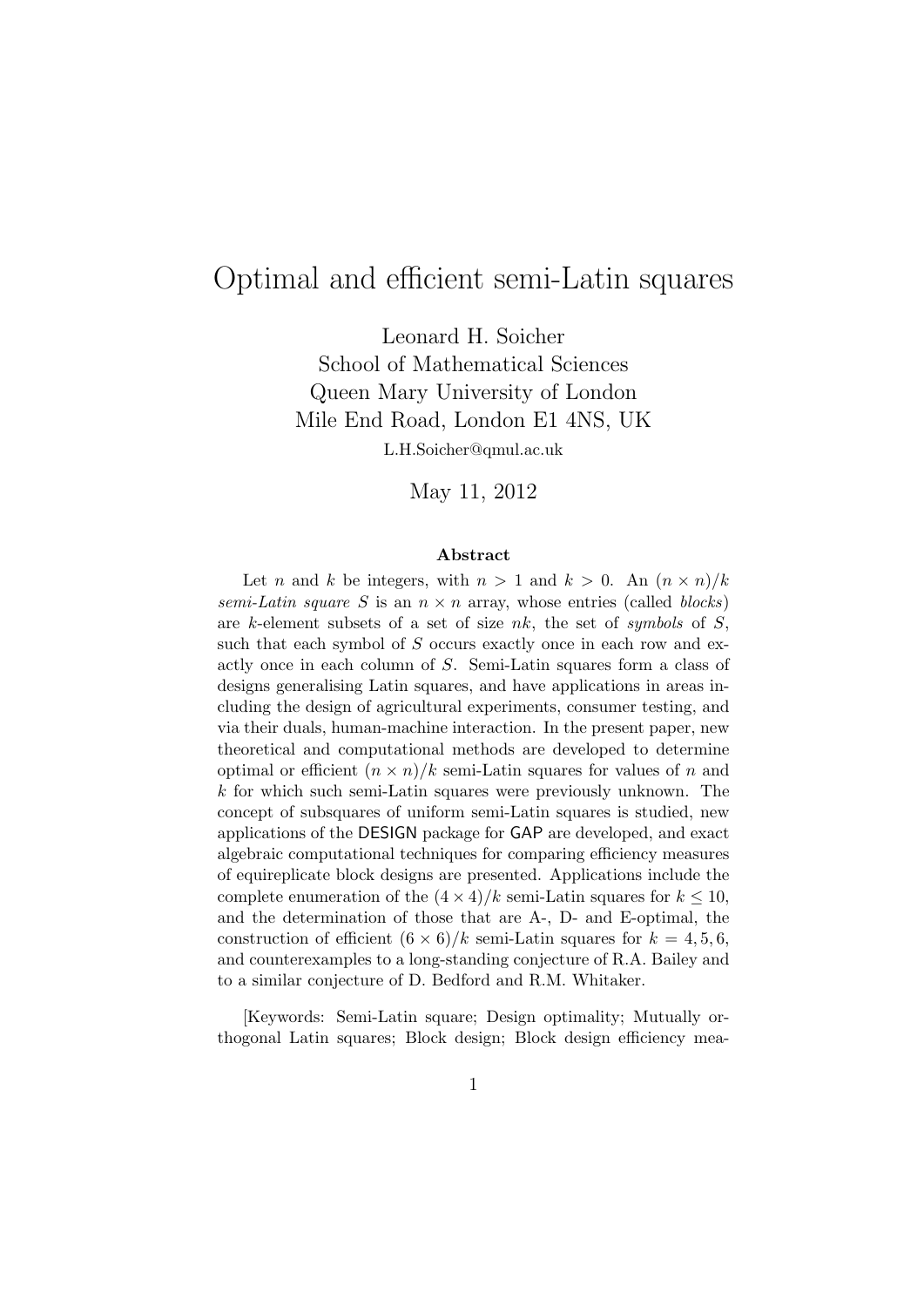sures; Construction and enumeration of combinatorial designs; DE-SIGN package for GAP; Algebraic computation]

### 1 Introduction

Let n and k be integers, with  $n > 1$  and  $k > 0$ . An  $(n \times n)/k$  semi-Latin square S is an  $n \times n$  array, whose entries (called *blocks*) are k-element subsets of a set of size nk, the set of symbols of  $S$ , such that each symbol of  $S$  occurs exactly once in each row and exactly once in each column of S. By identifying a 1-element subset of the symbols with the symbol it contains, we consider an  $(n \times n)/1$  semi-Latin square to be the same thing as a Latin square of order n. We consider two  $(n \times n)/k$  semi-Latin squares to be *isomorphic* if one can be obtained from the other by applying one or more of: a row permutation, a column permutation, transposing, and renaming symbols. The underlying block design  $\Delta(S)$  of a semi-Latin square S is obtained by ignoring the row and column structure of S, so  $\Delta(S)$  is a block design whose treatments are the symbols of S and whose blocks are the blocks of S (including any repeats). The *dual*  $S^*$  of an  $(n \times n)/k$  semi-Latin square S is the block design whose  $n^2$  treatments are the ordered pairs  $(i, j)$ , with  $i, j \in \{1, ..., n\}$ , and whose nk blocks correspond to the symbols of S, with the block corresponding to a symbol  $\alpha$  consisting precisely of the ordered pairs  $(i, j)$  such that  $\alpha$  is in the  $(i, j)$ -entry of S (see Bailey (2011)). Note that, up to the naming of its symbols, a semi-Latin square  $S$  can be recovered from its dual  $S^*$ .

For example, here is a  $(3\times3)/2$  semi-Latin square with symbol-set  $\{1,\ldots,6\}$ :

$$
\begin{array}{|c|c|c|c|c|}\n\hline\n1 & 4 & 2 & 5 & 3 & 6 \\
\hline\n3 & 5 & 1 & 6 & 2 & 4 \\
\hline\n2 & 6 & 3 & 4 & 1 & 5\n\end{array}
$$
, (1)

and the blocks of its dual are:

$$
\{(1,1),(2,2),(3,3)\}, \{(1,2),(2,3),(3,1)\}, \{(1,3),(2,1),(3,2)\}, \{(1,1),(2,3),(3,2)\}, \{(1,2),(2,1),(3,3)\}, \{(1,3),(2,2),(3,1)\}.
$$

Semi-Latin squares and their duals have applications in the design of comparative experiments, including the design of agricultural experiments, consumer testing, and via their duals, human-machine interaction (see Preece and Freeman (1983); Bailey (1988, 1992, 2011); Edmondson (1998), and their references). Thus, it is important to know statistically optimal, or at least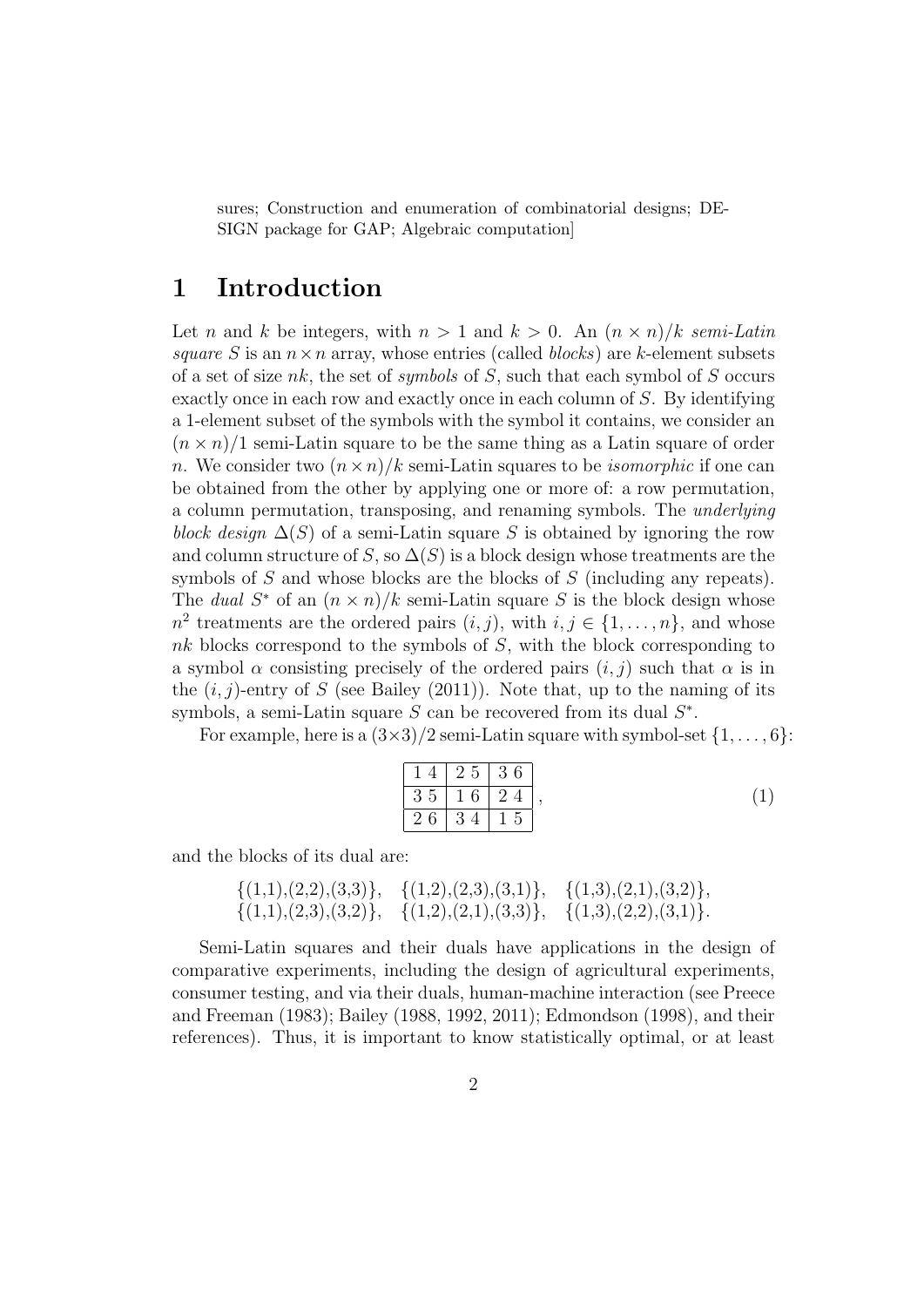efficient,  $(n \times n)/k$  semi-Latin squares for given values of n and k. Following the analysis by Bailey (1992), an  $(n \times n)/k$  semi-Latin square is *optimal* (in the class of  $(n \times n)/k$  semi-Latin squares) with respect to a given optimality criterion if and only if its underlying block design is optimal with respect to that criterion in the class of underlying block designs of  $(n \times n)/k$  semi-Latin squares. In addition, as shown by Bailey (2011), the dual of an  $(n \times n)/k$ semi-Latin square S is optimal (in the class of duals of  $(n \times n)/k$  semi-Latin squares) if and only if  $S$  is optimal, for a wide range of statistical optimality criteria, including A, D and E.

An equireplicate design with parameters  $(v, b, r, k)$ , or simply a  $(v, b, r, k)$ *design*, is a block design having  $v > 1$  treatments and b blocks, such that each block is a set consisting of  $k > 1$  treatments, and each treatment is in exactly  $r > 0$  blocks. Note that such a block design is binary, in that no treatment occurs more than once in a block. Note also that the underlying block design of an  $(n \times n)/k$  semi-Latin square is an  $(nk, n^2, n, k)$ -design.

The *concurrence matrix*  $\Lambda$  of a  $(v, b, r, k)$ -design  $\Delta$  is the  $v \times v$  matrix whose rows and columns are indexed by the treatments of  $\Delta$ , and whose  $(\alpha, \beta)$ -entry is the number of blocks containing both  $\alpha$  and  $\beta$ . The scaled *information matrix* of  $\Delta$  is

$$
F(\Delta) := I_v - (rk)^{-1} \Lambda,
$$

where  $I_v$  is the  $v \times v$  identity matrix. The eigenvalues of  $F(\Delta)$  are all real and lie in the interval [0, 1]. At least one eigenvalue is zero: an associated eigenvector is the all-1 vector. The remaining eigenvalues  $\delta_1 \leq \delta_2 \leq \cdots \leq$  $\delta_{v-1}$  of  $F(\Delta)$  are called the *canonical efficiency factors* of  $\Delta$ . These are all non-zero if and only if  $\Delta$  is connected (that is, the treatment-block incidence graph of  $\Delta$  is a connected graph). If  $\Delta$  is not connected, then we define  $A_{\Delta} = D_{\Delta} = E_{\Delta} := 0$ . Otherwise, these *efficiency measures* are defined by  $A_{\Delta} := (v-1)/\sum_{i=1}^{v-1} 1/\delta_i$ ,  $D_{\Delta} := (\prod_{i=1}^{v-1} \delta_i)^{1/(v-1)}$ , and  $E_{\Delta} := \delta_1 =$  $\min\{\delta_1,\ldots,\delta_{v-1}\}.$  We say that  $\Delta$  is A-optimal in a class C of  $(v, b, r, k)$ designs containing  $\Delta$  if  $A_{\Delta} \geq A_{\Gamma}$  for each  $\Gamma \in \mathcal{C}$ . D-optimal and E-optimal are defined similarly. We refer the reader to Bailey and Cameron (2009) for the definitions of Schur-optimality and MV-optimality.

When we apply the terms canonical efficiency factors, connected, and efficiency measure to a semi-Latin square  $S$ , we shall always mean the same as when those terms are applied to the underlying block design of S.

In this paper, new theoretical and computational methods are developed and applied to determine optimal, or at least efficient,  $(n \times n)/k$  semi-Latin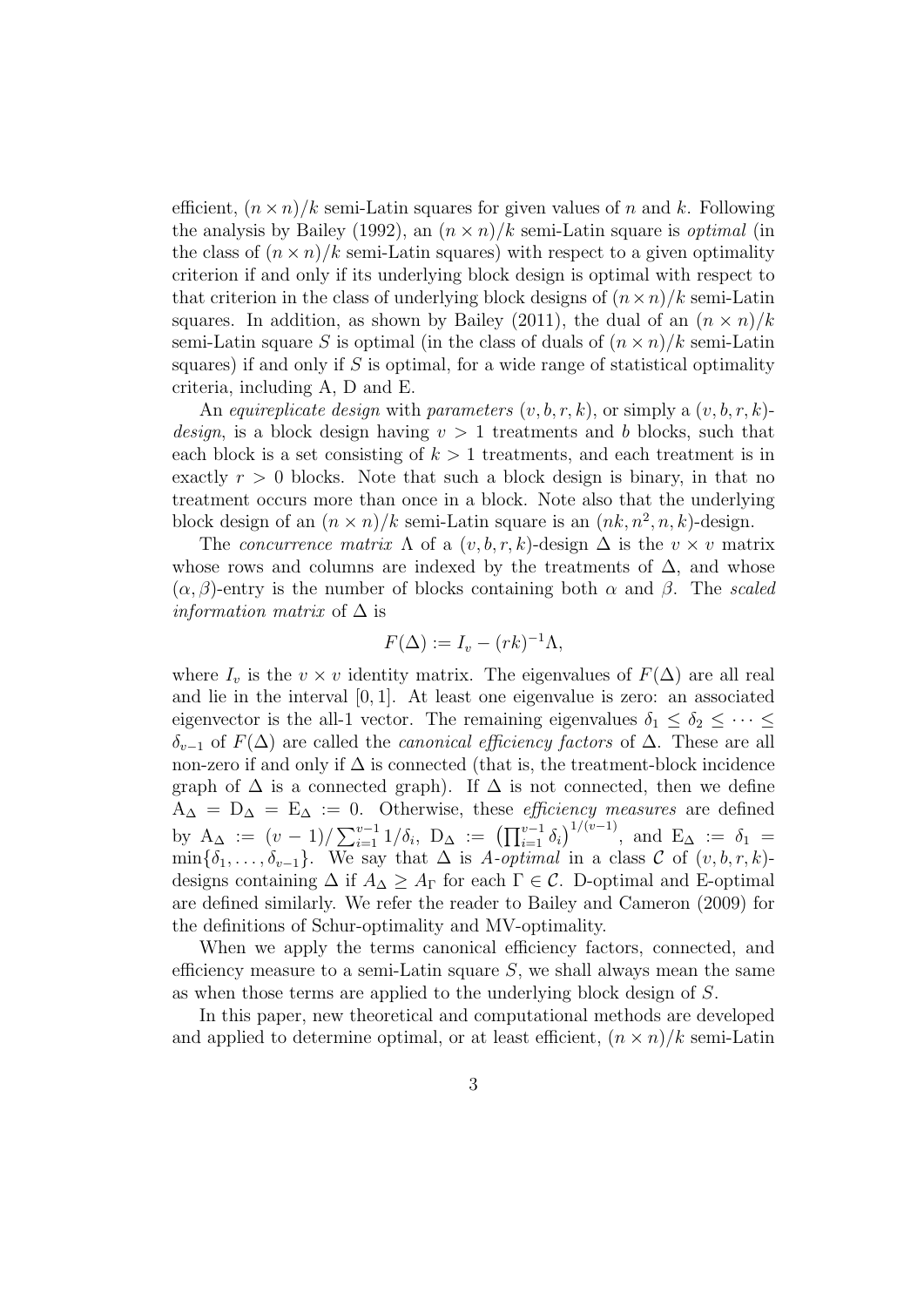squares for values of n and k for which such semi-Latin squares were previously unknown.

We start by providing background results, including a discussion of the "pseudo-Trojan" semi-Latin squares constructed and analysed by Bailey (1992), and which were conjectured to be optimal.

We then describe the enumeration of the  $(4 \times 4)/k$  semi-Latin squares for  $k = 2, \ldots, 10$ , including determining those that are A-, D- and E-optimal. The results for  $k = 5, \ldots, 10$  are completely new.

A semi-Latin square U is uniform if any two blocks of U not in the same row or column meet in a constant number  $\mu = \mu(U)$  of symbols, and we say that an  $n \times n$  semi-Latin square S is a *subsquare* of an  $n \times n$  semi-Latin square U if  $S = U$  or U is obtained by superimposing S and another  $n \times n$  semi-Latin square (with a disjoint symbol-set). Pseudo-Trojan semi-Latin squares, as well as the semi-Latin squares constructed by Bedford and Whitaker (2001), can be viewed as certain  $(n \times n)/k$  subsquares of  $(n \times n)/u$  uniform semi-Latin squares, with  $u - k < n - 1$ , and we study the canonical efficiency factors of such subsquares. One outcome of this study is to explain certain numerical observations of Bedford and Whitaker (2001). We then enumerate the uniform  $(5 \times 5)/8$  semi-Latin squares, and examine their subsquares, obtaining  $(5 \times 5)/6$  counterexamples to both Bailey's conjecture and one of Bedford and Whitaker.

Pseudo-Trojan semi-Latin squares provide efficient (although we now know, not necessarily optimal)  $(n \times n)/k$  semi-Latin squares when n is a prime power. We then discuss the situation for  $6 \times 6$  semi-Latin squares, with our particular contribution being efficient  $(6 \times 6)/k$  semi-Latin squares for  $k = 4, 5, 6$ .

Throughout, we make extensive use of the author's DESIGN package (Soicher, 2011) for GAP (The GAP Group, 2012), and in Appendix A we present the group-theoretical framework to use this package in the enumeration of semi-Latin squares with given properties. Readers unfamiliar with permutation groups and group actions should consult Cameron (1999), or may want to skim over much of Appendix A.

One especially novel aspect of this paper is that exact algebraic computation is used for the comparison of efficiency measures, and these techniques are discussed in Appendix B. Thus, when determining the optimal designs amongst those enumerated, or determining a counterexample to a conjecture on optimality, there is no danger of numerical error producing an erroneous result.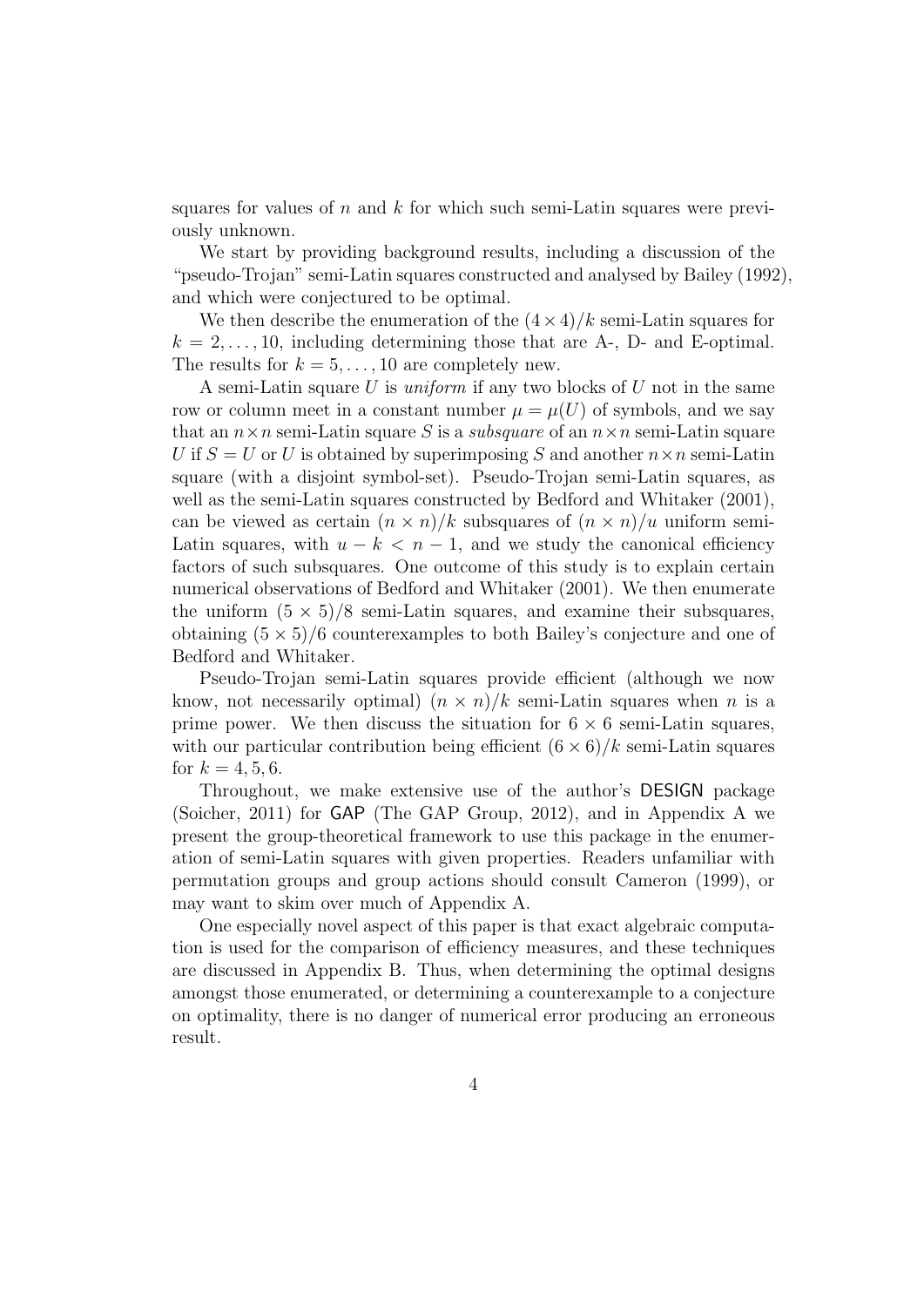## 2 Background

Let s be a positive integer. An s-fold inflation of an  $(n \times n)/k$  semi-Latin square is obtained by replacing each symbol  $\alpha$  in the semi-Latin square by s symbols  $\sigma_{\alpha,1}, \ldots, \sigma_{\alpha,s}$ , such that  $\sigma_{\alpha,i} = \sigma_{\beta,j}$  if and only if  $\alpha = \beta$  and  $i = j$ . The result is an  $(n \times n)/(ks)$  semi-Latin square. For example, here is a 2-fold inflation of a Latin square of order 3:

|        | 25     | 6<br>3. |
|--------|--------|---------|
| 6<br>3 |        | 25      |
|        | ჩ<br>3 |         |

.

The superposition of an  $(n \times n)/k$  semi-Latin square with an  $(n \times n)/\ell$  semi-Latin square (with disjoint symbol sets) is performed by superimposing the first square upon the second, resulting in an  $(n \times n)/(k + \ell)$  semi-Latin square. An  $(n \times n)/k$  semi-Latin square is *Trojan* if it is the superposition of k mutually orthogonal Latin squares (MOLS) of order n with pairwise disjoint symbol sets. For example, the semi-Latin square (1) is Trojan. The canonical efficiency factors of (the underlying block design of) an  $(n \times n)/k$ Trojan semi-Latin square are  $1 - 1/k$  ( $k(n-1)$  times), and 1 ( $k-1$  times); see Bailey (1992, Corollary 5.2). Cheng and Bailey (1991) proved that each  $(n \times n)/k$  Trojan semi-Latin square is A-, D- and E-optimal. Indeed, they proved that the underlying block design of an  $(n \times n)/k$  Trojan semi-Latin square is optimal in the class of all  $(nk, n^2, n, k)$ -designs, with respect to a wide range of optimality criteria, including the A-, D- and E-efficiency measures. Of course, there may not exist k MOLS of order n, as when  $k \geq n$ or when  $n = 6$  and  $k > 1$ .

An  $(n \times n)/k$  pseudo-Trojan semi-Latin square  $P(n, k)$  is either Trojan or  $k \geq n$  and there must exist  $n-1$  MOLS  $L_1, \ldots, L_{n-1}$  of order n from which  $P(n, k)$  is constructed as follows. (The only n currently known with the property that there exist  $n - 1$  MOLS of order n are the prime powers.) Let  $k = a(n-1)+b$ , with a and b integers with  $a > 0$  and  $0 \leq b < n-1$ . Then  $P(n, k)$  is formed by superimposing  $(a + 1)$ -fold inflations of  $L_1, \ldots, L_b$  and a-fold inflations of  $L_{b+1}, \ldots, L_{n-1}$ . The canonical efficiency factors of such a  $P(n, k)$  are  $1 - (a + 1)/k$  (b(n - 1) times),  $1 - a/k$  ((n - 1 - b)(n - 1) times), and  $1 (nk - (n-1)^2 - 1$  times); see Bailey (1992, Corollary 5.3). Thus every (Trojan or not)  $(n \times n)/k$  pseudo-Trojan semi-Latin square has the same canonical efficiency factors, and from these we can compute its A-, D- and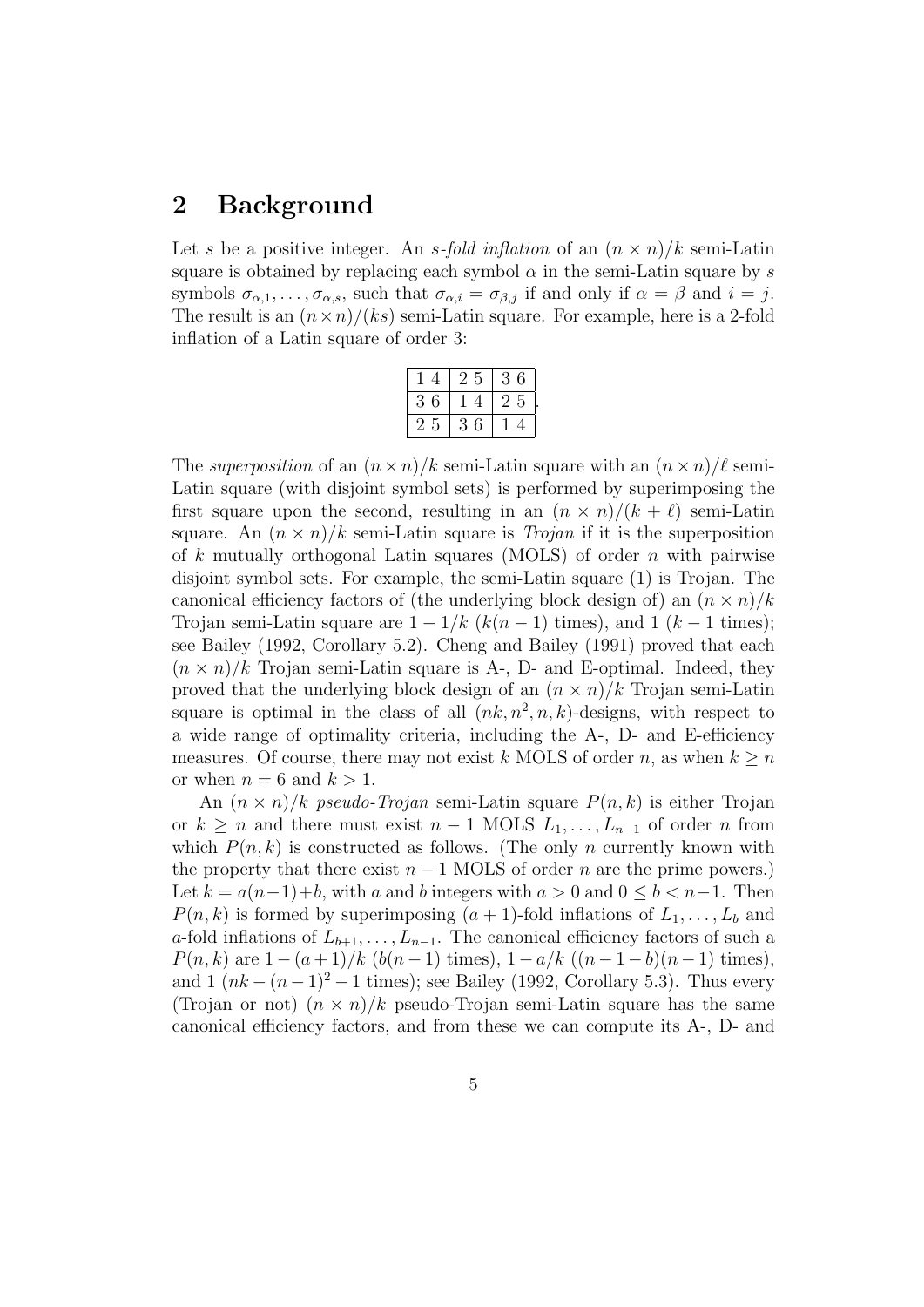E-efficiency measures. For example, a pseudo-Trojan  $(5 \times 5)/6$  semi-Latin square  $P(5, 6)$  has

 $A_{P(5,6)} = 145/173 \approx .838150, \ D_{P(5,6)} = (390625/43046721)^{1/29} \approx .850315,$ (2)

and  $E_{P(5,6)} = 2/3$ .

Bailey (1992) introduced and analysed pseudo-Trojan squares (but did not name them), and conjectured that each  $(n \times n)/k$  pseudo-Trojan semi-Latin square is "optimal". In the context of Bailey (1992), we take this to mean:

Bailey's Conjecture. Each  $(n \times n)/k$  pseudo-Trojan semi-Latin square is A-, D- and E-optimal.

In the same paper, Bailey showed that this conjecture is true when  $n-1$ divides k, and also when  $n < 4$ . Chigbu (1996) established the conjecture in the case  $n = k = 4$ .

An  $(n \times n)/k$  semi-Latin square in which any two distinct symbols occur together in at most one block is called a  $SOMA(k, n)$ . It is widely believed that a  $SOMA(k, n)$  that is optimal in the class of all  $SOMA(k, n)$ s is in fact optimal in the class of all  $(n \times n)/k$  semi-Latin squares. Note that each  $(n \times n)/k$  Trojan semi-Latin square is a SOMA $(k, n)$ , but a SOMA $(k, n)$  may exist when there do not exist k MOLS of order n. However, a  $SOMA(k, n)$ always has  $k < n$ .

Bailey and Royle (1997) enumerated the underlying block designs of the  $SOMA(2, 6)$ s, and determined optimal  $SOMA(2, 6)$ s for each of the efficiency measures A, D, E, and E'  $(E'$  is more commonly known as MV). All SOMA $(k, n)$ s with  $n \leq 6$  were enumerated by the author and are available from his "SOMA Update" webpage (Soicher, 2002). Up to (semi-Latin square) isomorphism there are just  $2799$  SOMA $(2, 6)$ s and four SOMA $(3, 6)$ s. (See also Phillips and Wallis (1996) and Preece and Phillips (2002) regarding the enumeration of SOMA $(3, 6)$ s.) We find that the two SOMA $(3, 6)$ s which are superpositions of a Latin square of order 6 and a  $SOMA(2, 6)$  have the same canonical efficiency factors and are A-, D-, E- and MV-optimal amongst the SOMA $(3, 6)$ s; see also (Bailey, 2011). There is no SOMA $(k, 6)$ with  $k > 3$ , so we shall focus in this paper on efficient  $(6 \times 6)/k$  semi-Latin squares with  $k > 3$ .

Recall that a semi-Latin square  $U$  is uniform if any two blocks of  $U$ not in the same row or column meet in a constant number  $\mu = \mu(U)$  of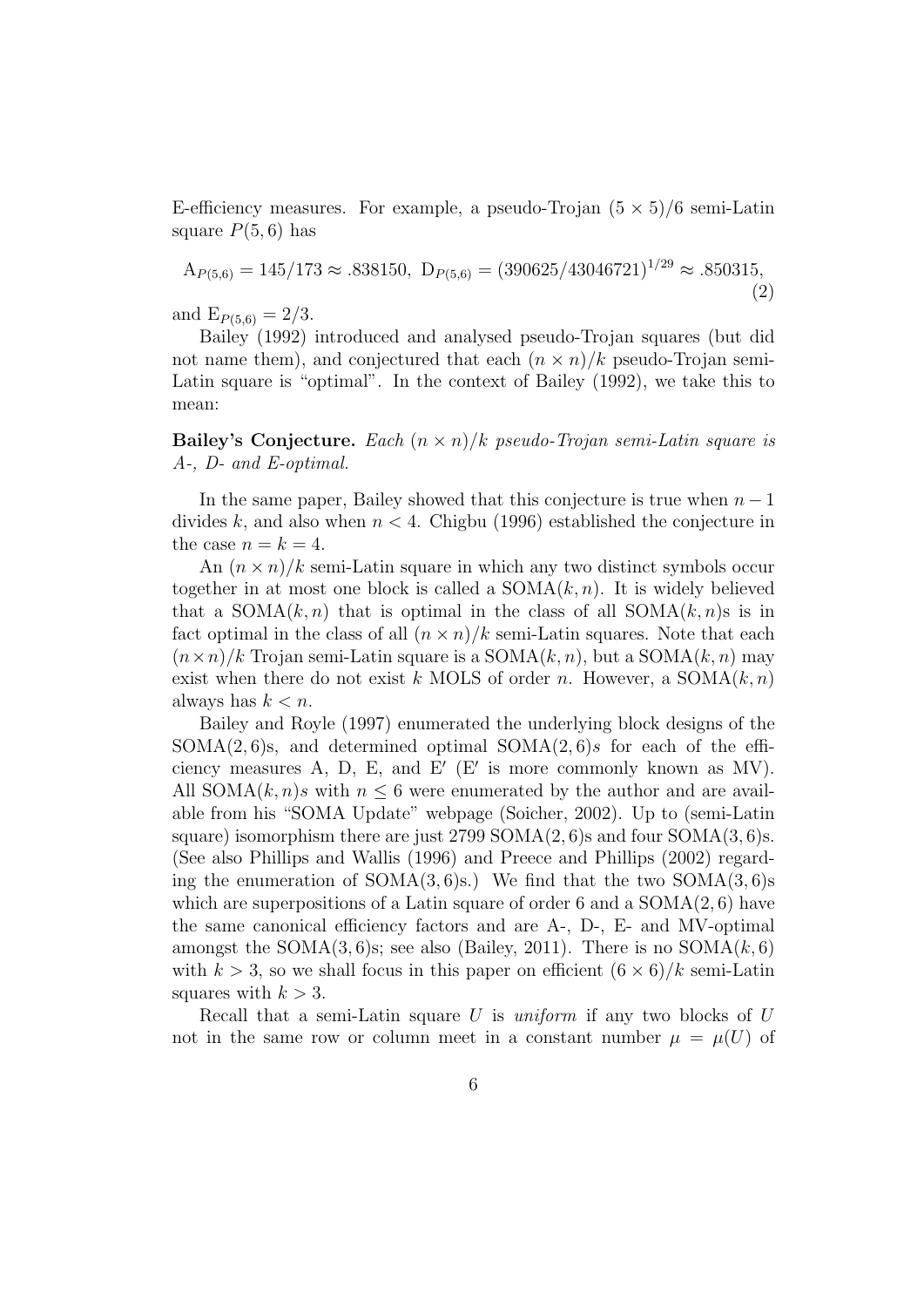symbols. Soicher (2012) introduced and studied uniform semi-Latin squares. An  $(n \times n)/k$  uniform semi-Latin square U has  $k = \mu(U)(n-1)$ , with  $\mu(U) =$ 1 if and only if U is a superposition of  $n-1$  MOLS of order n. Soicher (2012) also proved that each  $(n \times n)/k$  uniform semi-Latin square is Schur-optimal. In particular, each uniform semi-Latin square is A-, D- and E-optimal (see Giovagnoli and Wynn (1981)). In addition, Soicher gave a construction to make an  $(n \times n)/k$  semi-Latin square SLS(G) from a transitive permutation group G of degree n and order  $nk$ , and proved that  $SLS(G)$  is uniform if and only if G is 2-transitive. He also constructed uniform  $(6 \times 6)/(5\mu)$  semi-Latin squares for all integers  $\mu > 1$ .

## 3 Enumeration of  $(4\times4)/k$  semi-Latin squares

Each  $2 \times 2$  semi-Latin square is simply an inflation of a Latin square of order 2, and is not connected. Bailey (1992) enumerated the  $3 \times 3$  semi-Latin squares. Applying the methods discussed in Appendix A, we used the DESIGN package function SemiLatinSquareDuals to enumerate the  $(4\times4)/k$ semi-Latin squares up to isomorphism (via their duals), for  $k = 2, \ldots, 10$ . This required under an hour of CPU-time on a 3.1 GHz PC running Linux. Analysing these squares (using exact algebraic computation as described in Appendix B), we found that each A-optimal square is in fact A-, D- and E-optimal, and has the same canonical efficiency factors as a pseudo-Trojan square of the same size. This verifies that Bailey's conjecture holds in the case of  $(4 \times 4)/k$  semi-Latin squares with  $k \leq 10$ , and so for these sizes, a pseudo-Trojan square is A-, D- and E-optimal.

A summary of the results is given in Table 1. We record  $k$ , the number of  $(4 \times 4)/k$  semi-Latin squares (up to isomorphism), and the number of (pairwise nonisomorphic) optimal  $(4 \times 4)/k$  semi-Latin squares. By optimal we mean here A-, D- and E-optimal, and remark that for  $2 \leq k \leq 10$ , an A-, D- and E-optimal  $(4 \times 4)/k$  semi-Latin square is MV-optimal if and only if  $k \notin \{4, 7, 10\}.$ 

Preece and Freeman (1983) enumerated by hand the  $(4 \times 4)/2$  semi-Latin squares, up to both isomorphism and "strong isomorphism" (strong isomorphism is defined in Appendix A), and our results agree with theirs. Using a mixture of hand and machine computation, Chigbu (1996) (see also Bailey and Chigbu (1997)) enumerated the  $(4 \times 4)/3$  and  $(4 \times 4)/4$  semi-Latin squares, up to both isomorphism and strong isomorphism. Our results dis-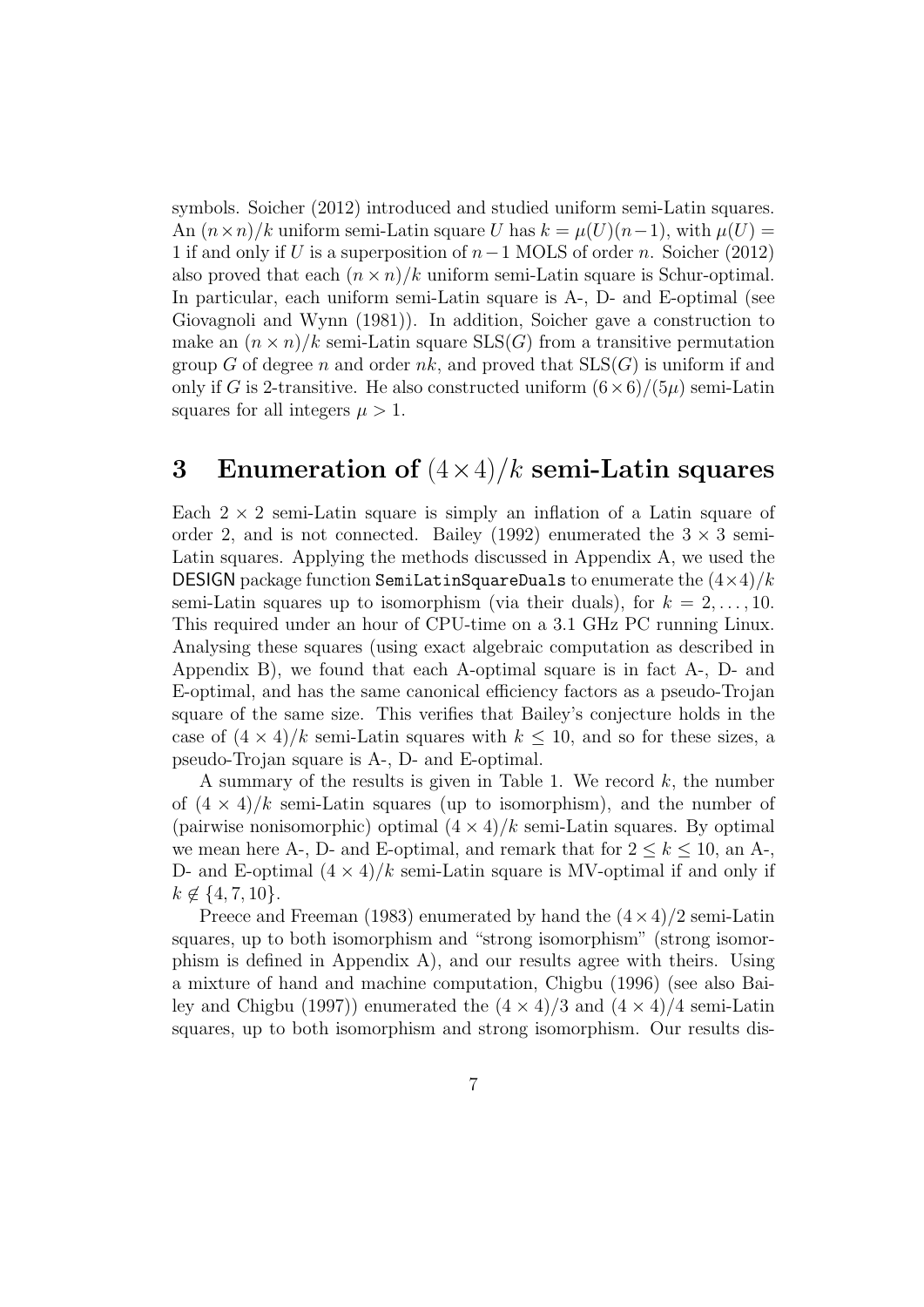| $\boldsymbol{k}$ | no. squares | no. optimal    |
|------------------|-------------|----------------|
| $\overline{2}$   | 10          | 1              |
| 3                | 40          | 1              |
| $\overline{4}$   | 164         | 3              |
| $\overline{5}$   | 621         | 3              |
| 6                | 2298        | $\overline{2}$ |
| 7                | 7905        | 5              |
| 8                | 25657       |                |
| 9                | 77744       | $\overline{2}$ |
| 10               | 221201      |                |

Table 1:  $(4 \times 4)/k$  semi-Latin squares.

agree with his, and our consistency checks indicate that he missed some isomorphism classes. For the record, we calculate that, up to strong isomorphism, there are exactly 46  $(4 \times 4)/3$  and 201  $(4 \times 4)/4$  semi-Latin squares.

#### 4 On subsquares of uniform semi-Latin squares

Let S and U be  $n \times n$  semi-Latin squares. Recall that S is a *subsquare* of U if  $S = U$  or U is a superposition of S and another  $n \times n$  semi-Latin square. A subsquare S of U is proper if  $S \neq U$ .

In this section, we prove a theorem about the canonical efficiency factors of the  $(n \times n)/k$  subsquares of uniform  $(n \times n)/u$  semi-Latin squares, such that  $u-k < n-1$ . Such subsquares include pseudo-Trojan squares and the semi-Latin squares constructed by Bedford and Whitaker (2001). Our theorem explains certain numerical observations by Bedford and Whitaker (2001), and leads us, in the next section, to finding counterexamples to Bailey's conjecture and a similar conjecture of Bedford and Whitaker.

It is convenient to study subsquares via their duals, and the reader should keep in mind that the canonical efficiency factors not equal to 1 of a semi-Latin square  $S$ , and their multiplicities, are the same as those of the dual  $S^*$ of S (see Bailey and Cameron (2009, Section 3.1.1)).

**Lemma 4.1.** Let S and T be  $n \times n$  semi-Latin squares with disjoint symbol sets, and let U be the superposition of S and T. Then the concurrence matrix of  $U^*$  is the sum of the concurrence matrices of  $S^*$  and  $T^*$ .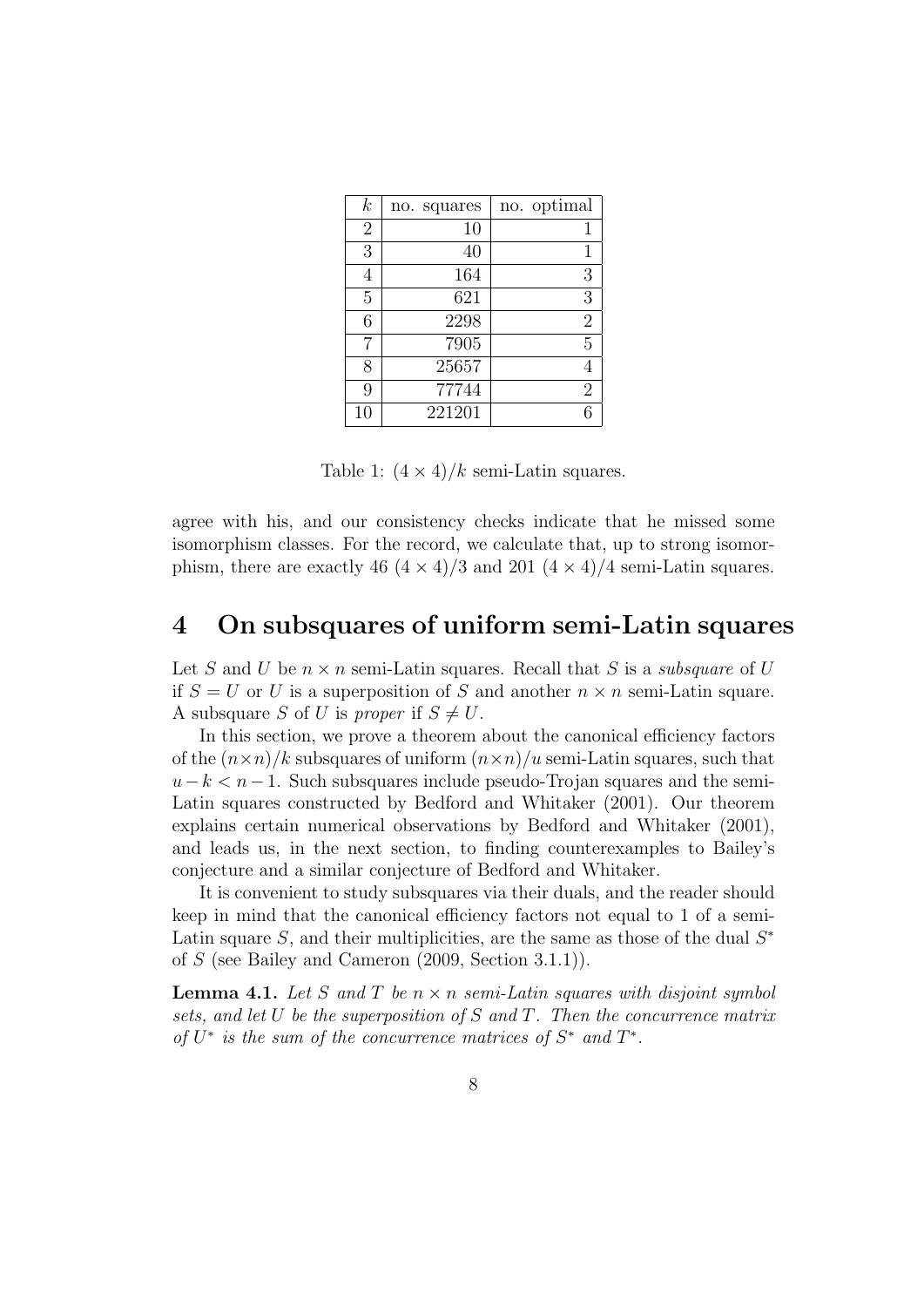Proof. Straightforward.

**Theorem 4.2.** Let  $n > 2$  and let S be an  $(n \times n)/k$  subsquare of a uniform  $(n \times n)/u$  semi-Latin square U, such that  $u - k < n - 1$ . Then:

- 1.  $E_S = 1 u/(k(n-1)) = 1 u(U)/k$ ;
- 2. if P is a pseudo-Trojan  $(n \times n)/k$  semi-Latin square, then  $E_S = E_P$ ;
- 3. if P is a pseudo-Trojan  $(n \times n)/k$  semi-Latin square and U is the superposition of S and an  $n \times n$  Trojan square (in particular, if  $u-k=$ 1), then the canonical efficiency factors of  $S$  and their multiplicities are the same as those of P.

*Proof.* First suppose that S is a proper subsquare of U, so that U is the superposition of S and some  $(n \times n)/(u - k)$  semi-Latin square T. Let L be the concurrence matrix of  $T^*$  and let M be the concurrence matrix of  $U^*$ . Then  $L$  and  $M$  are real, symmetric, positive semi-definite matrices whose rows and columns are indexed by  $\{1, \ldots, n\}^2$ , as are the co-ordinates of the (column) vectors in what follows.

Since  $U$  is a uniform semi-Latin square,  $U^*$  is a partially balanced incompleteblock design with respect to the  $L_2$ -type association scheme, and the eigenvalues of M are nu with multiplicity 1, 0 with multiplicity  $2n - 2$ , and  $nu/(n-1)$  with multiplicity  $(n-1)^2$  (see, for example, Vartak (1959)). Denote the eigenspaces corresponding to these (distinct) eigenvalues by  $V_0$ ,  $V_1$ , and  $V_2$ , respectively. From the proof of Theorem 3.4 of Soicher (2012), we observe that  $Lv = n(u - k)v$  if  $v \in V_0$  and  $Lv = 0$  if  $v \in V_1$ . Thus, there is a basis  $v_1, \ldots, v_{(n-1)^2}$  of  $V_2 = (V_0 + V_1)^{\perp}$  consisting of pairwise orthogonal eigenvectors of L. Let  $\tau_i$  be the eigenvalue of L corresponding to  $v_i$  $(i = 1, \ldots, (n-1)^2).$ 

By Lemma 4.1, the concurrence matrix of  $S^*$  is  $M - L$ . From the discussion above, the eigenvalues of  $M - L$  are  $nk$  (once), 0 (2n − 2 times), and  $nu/(n-1)-\tau_i$ , for  $i=1,\ldots,(n-1)^2$ . Now S<sup>\*</sup> has scaled information matrix

$$
I_{n^2} - (nk)^{-1}(M - L),
$$

and so the canonical efficiency factors of  $S^*$  are 1 (2n – 2 times), and 1 –  $u/(k(n-1)) + \tau_i/(nk)$ , for  $i = 1, ..., (n-1)^2$ . In particular, the least canonical efficiency factor of  $S^*$  (and so of S) is  $1 - u/(k(n-1)) + \tau/(nk)$ , where  $\tau := \min\{\tau_1, \ldots, \tau_{(n-1)^2}\}.$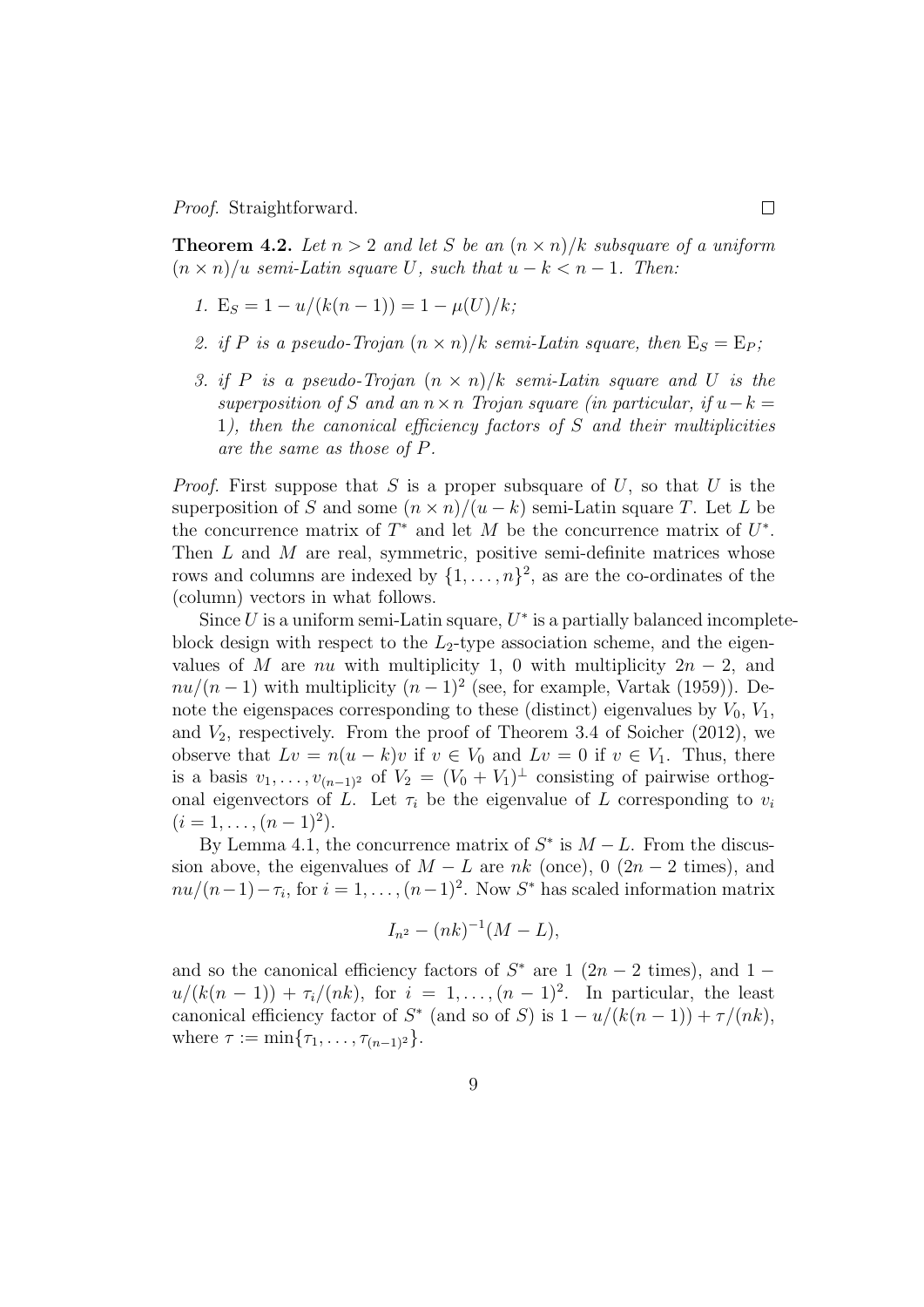Now T is an  $(n \times n)/(u - k)$  semi-Latin square, and by assumption,  $u - k < n - 1$ . Thus  $(n - 1)^2 > (u - k)n - 1$ , so T has fewer than  $(n - 1)^2$ canonical efficiency factors, so  $T^*$  has more than  $2n-2$  canonical efficiency factors equal to 1, so  $\tau = 0$ , and we have

$$
E_S = E_{S^*} = 1 - u/(k(n-1)).
$$

We complete the proof of part 1 by noting that if  $S = U$  then  $E_S = E_U =$  $1-1/(n-1)$ , as required.

Suppose now that P is a pseudo-Trojan  $(n \times n)/k$  semi-Latin square, and let  $\mu := \mu(U) = u/(n-1)$ . Then P is an  $(n \times n)/k$  subsquare of some  $\mu$ -fold inflation Q of a superposition of  $n-1$  MOLS of order n (since  $k \leq u$ ), and Q is a uniform  $(n \times n)/u$  semi-Latin square. Thus, both S and P are  $(n \times n)/k$  subsquares of certain uniform  $(n \times n)/u$  semi-Latin squares, with  $u - k < n - 1$ , and so by part 1, we have  $E_S = E_P = 1 - \mu/k$ , and the proof of part 2 is complete.

Now suppose that  $U$  is the superposition of  $S$  and a Trojan square  $T$ , We know that  $Q$  above is the superposition of  $P$  and some Trojan square  $T'$  having the same size as T. By Bailey (1992), T and T' have the same canonical efficiency factors, so it follows from the proof of part 1 that both  $S^*$  and  $P^*$  have the same canonical efficiency factors, and so too must S and P.  $\Box$ 

Bedford and Whitaker (2001) used sets of  $n-1$  MOLS of order n to construct efficient  $(n \times n)/k$  semi-Latin squares for certain  $k \geq n$ , when n is a prime power. Their construction starts by superimposing certain superpositions of  $n-1$  MOLS of order n, which makes a uniform semi-Latin square U, and then if required, removing an  $n \times n$  Trojan semi-Latin square from U. Thus, by part 3 of the result above, an  $(n \times n)/k$  semi-Latin square constructed by their method has the same canonical efficiency factors as a pseudo-Trojan  $(n \times n)/k$  semi-Latin square  $P(n, k)$ . This explains the numerical observation by Bedford and Whitaker (2001) that the A-, D- and E-efficiency measures of the squares they construct appear to be the same as the pseudo-Trojan squares of the same size constructed by Bailey (1992). (However, Bedford and Whitaker's calculation of E'-efficiency measures of pseudo-Trojan squares is erroneous, and so their comparison with that measure for their squares is not valid.) Bedford and Whitaker (2001) also conjectured that the semi-Latin squares coming from their construction are A-, Dand E-optimal. However, one such square is a  $(5 \times 5)/6$  semi-Latin square,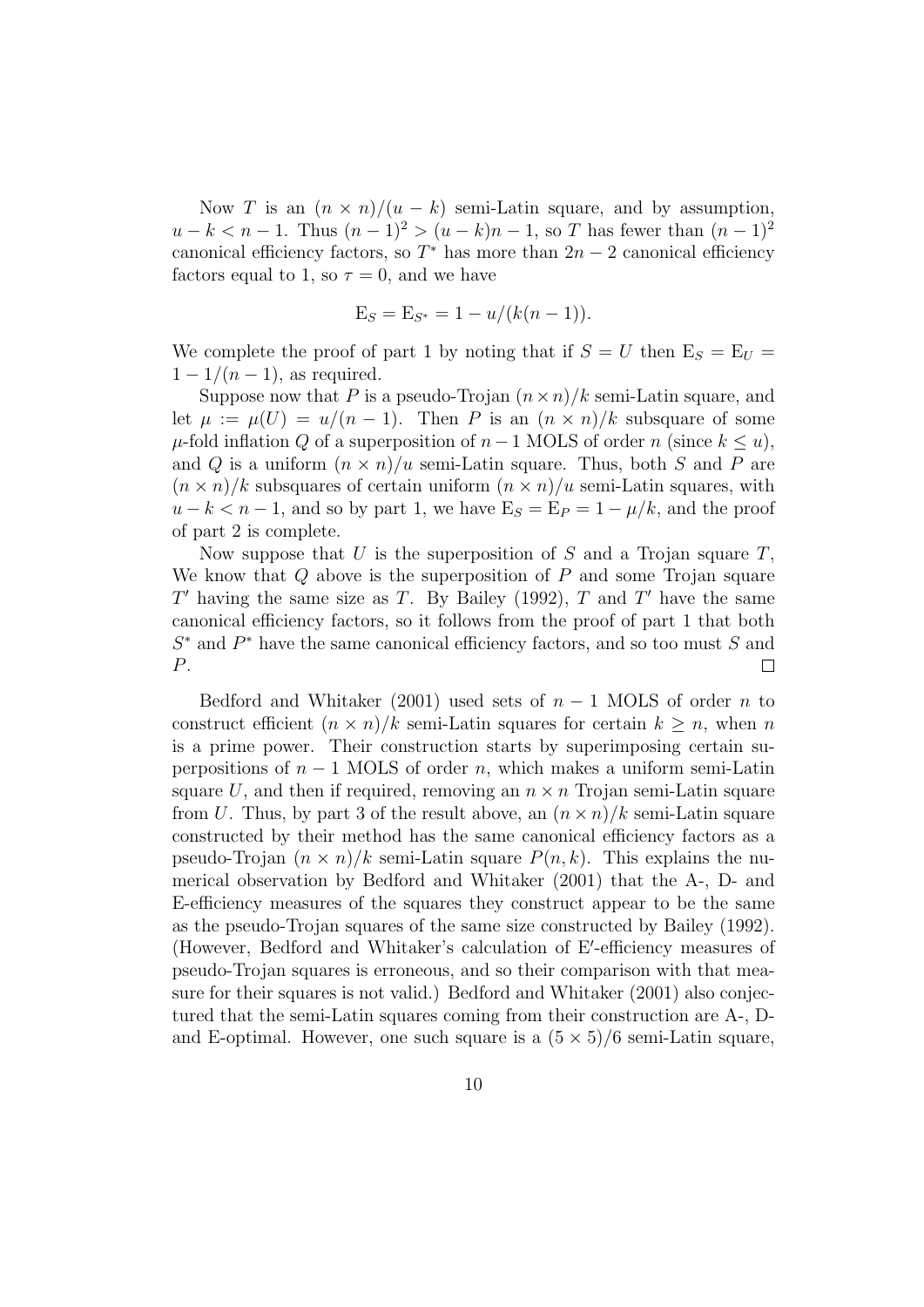so the following section provides counterexamples to their conjecture, as well as to Bailey's.

## 5 Counterexamples to Bailey's conjecture

The theory of the previous section shows that we cannot get a counterexample to Bailey's conjecture simply by removing a Trojan subsquare from some uniform semi-Latin square, but suggests it may be fruitful to examine other subsquares of uniform squares. Having found no counterexample to Bailey's conjecture when  $n = 4$ , we enumerated the uniform  $(5 \times 5)/8$  semi-Latin squares and studied their subsquares. It turns out that, up to isomorphism, there are exactly 10 uniform  $(5 \times 5)/8$  semi-Latin squares. This enumeration, via their duals, is easily accomplished by the DESIGN package, by applying Corollary A.4.

| 123456            | 789101112        | 13 14 15 16 17 18 | 19 20 21 22 23 24 | 25 26 27 28 29 30 |
|-------------------|------------------|-------------------|-------------------|-------------------|
| 7 13 14 19 25 26  | 1 15 16 20 21 27 | 2822232829        | 3 4 9 10 17 30    | 5 6 11 12 18 24   |
| 9 11 15 20 22 28  | 3 5 13 23 25 29  | 1 6 7 10 24 30    | 2 12 14 18 26 27  | 4 8 16 17 19 21   |
| 8 12 17 23 24 27  | 6 14 18 19 22 30 | 4 9 11 21 25 26   | 1 5 7 16 28 29    | 2 3 10 13 15 20   |
| 10 16 18 21 29 30 | 2 4 17 24 26 28  | 3 5 12 19 20 27   | 6 8 11 13 15 25   | 1 7 9 14 22 23    |

Figure 1:  $B(5,6)$ : a  $(5 \times 5)/6$  counterexample to Bailey's conjecture.

| 31 32 | 33 34   35 36   37 38          | 39 40         |
|-------|--------------------------------|---------------|
| 33 37 | $31\;39\; \;32\;34\; \;35\;40$ | $\vert$ 36 38 |
| 36.40 | 35 38   37 39   31 34          | 32 33         |
| 35 39 | $32\;40\; \;31\;38\; \;33\;36$ | 34 37         |
| 34 38 | 36 37   33 40   32 39          | 31 35         |

Figure 2: A SOMA $(2, 5)$  whose superposition with  $B(5, 6)$  is uniform.

We then used the BlockDesigns function to enumerate the  $(5 \times 5)/k$ subsquares of each of these uniform squares, for  $k = 5, 6$ , up to the action of the automorphism group of each such uniform square and the naming of symbols. This was done by enumerating the  $(25, 5k, k, 5)$ -subdesigns (for  $k = 5, 6$ ) of the duals of the  $(5 \times 5)/8$  uniform squares, up to the actions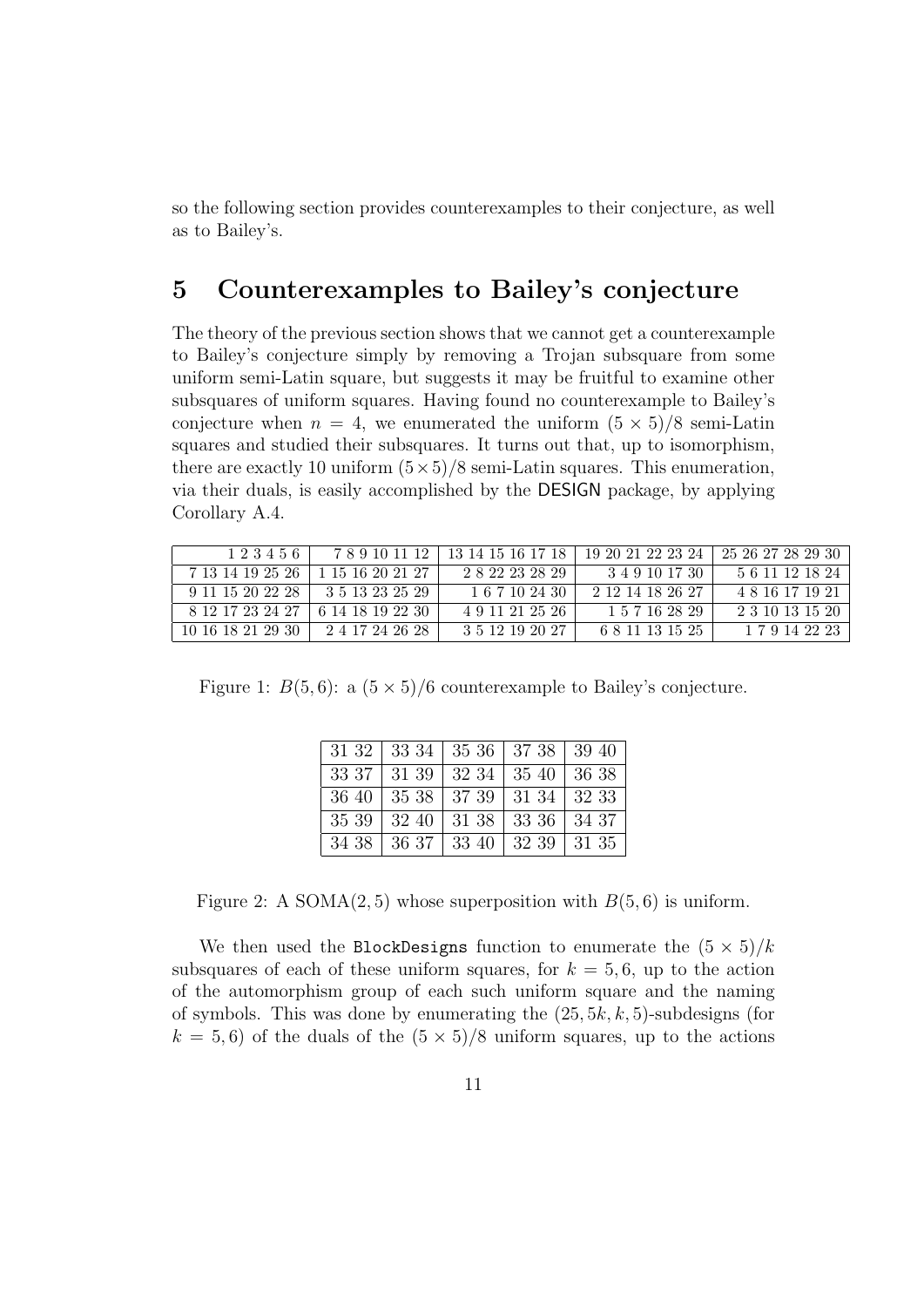of their respective automorphism groups. We then analysed these  $(5 \times 5)/k$ subsquares, and found that, up to isomorphism, exactly 29 of these have a higher A-measure than a pseudo-Trojan  $(5 \times 5)/k$  semi-Latin square. All these 29 have  $k = 6$ , and of these 29, exactly 24 come from removing a (non-Trojan) SOMA $(2, 5)$  from a uniform square, and these 24 are precisely the ones with both A-measure and D-measure higher than those of a  $(5 \times 5)/6$ pseudo-Trojan square  $P(5, 6)$ . Of course, all 29 have the same E-measure, 2/3, as  $P(5,6)$ . We give in Figure 1 the  $(5 \times 5)/6$  semi-Latin square  $B(5,6)$ with the best A-measure of the 29. It also has the best D-measure of these. In Figure 2 we display a SOMA $(2, 5)$  such that the superposition of  $B(5, 6)$ with this SOMA is uniform. We have:

$$
A_{B(5,6)} = 309578045/369257731 \approx .838379,
$$
  
\n
$$
D_{B(5,6)} = (30592715909/3363025078125)^{1/29} \approx .850387
$$

(compare with (2)).

#### 6 Efficient  $6 \times 6$  semi-Latin squares

Pseudo-Trojan semi-Latin squares provide easy to construct and efficient (although not necessarily optimal)  $(n \times n)/k$  semi-Latin squares when n is a prime power. In the case of  $n = 6$ , however, efficient  $(n \times n)/k$  semi-Latin squares were known only for  $k = 2$  and 3. Here we provide new efficient  $(6 \times 6)/k$  semi-Latin squares for  $k = 4, 5, 6$ , obtained as subsquares of a certain remarkable  $(6 \times 6)/6$  semi-Latin square. We remark that efficient  $(6 \times 6)/k$  semi-Latin squares for  $k = 7, 8, 9, 10$  are calculated and presented in (Soicher, to appear), and are found as subsquares of a certain uniform  $(6 \times 6)/10$  semi-Latin square.

#### **6.1** A remarkable  $(6 \times 6)/6$  semi-Latin square

|  | 1 13 31   14 20 26   21 27 33   4 10 16   11 23 29   6 12 36                                                               |  |  |
|--|----------------------------------------------------------------------------------------------------------------------------|--|--|
|  | 16 29 33   1 10 23   6 13 20   12 14 27   4 21 36   11 26 31                                                               |  |  |
|  | $\boxed{14\ 23\ 36}$ $\boxed{4\ 27\ 31}$ $\boxed{1\ 12\ 29}$ $\boxed{11\ 13\ 21}$ $\boxed{6\ 16\ 26}$ $\boxed{10\ 20\ 33}$ |  |  |
|  |                                                                                                                            |  |  |
|  | $11\ 20\ 27$   12 16 21   10 26 36   6 29 31   1 14 33   4 13 23                                                           |  |  |
|  | 6 10 21   13 29 36   4 11 14   23 26 33   12 20 31   1 16 27                                                               |  |  |

.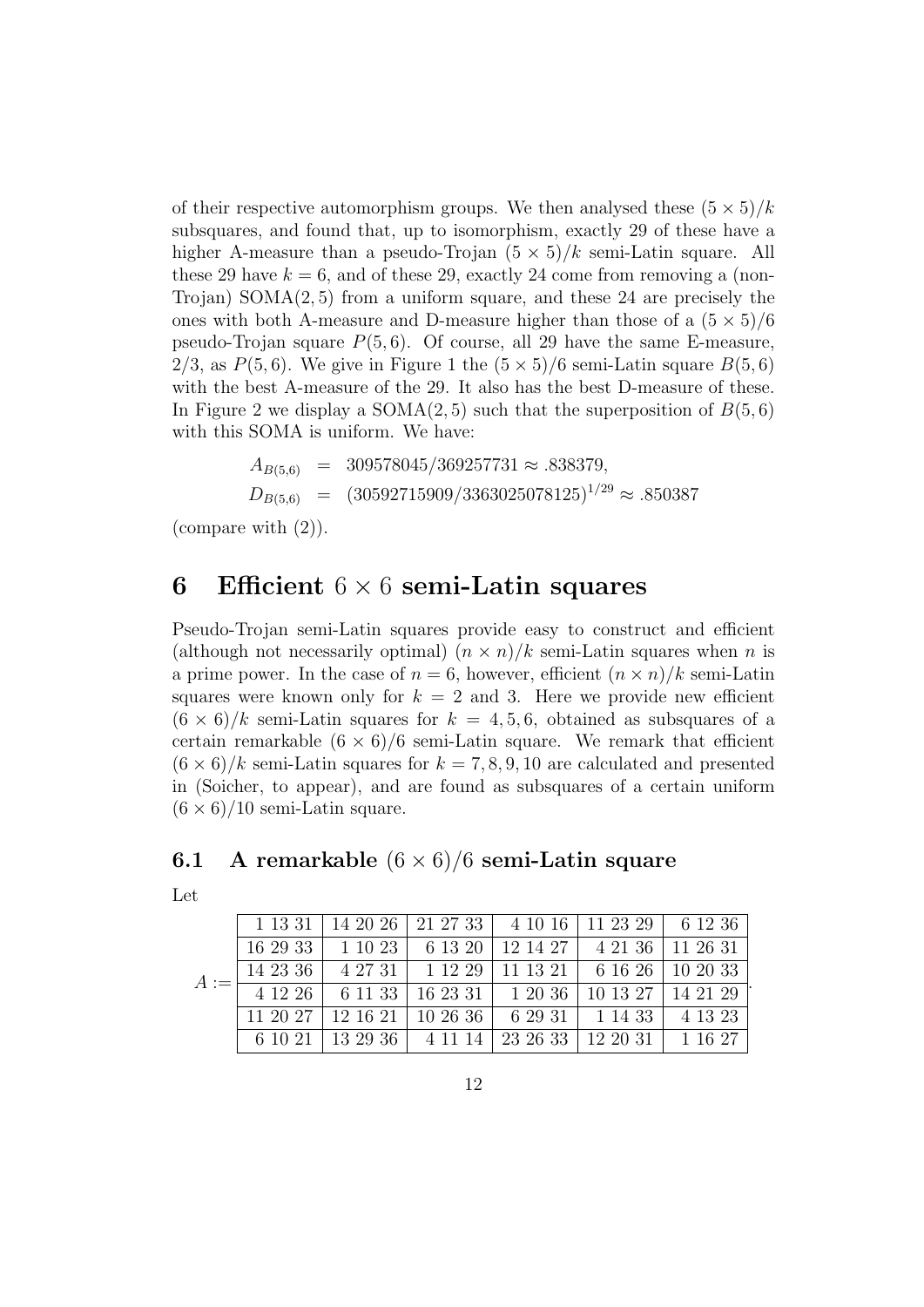Then, up to isomorphism, A is the unique  $SOMA(3, 6)$  having an automorphism group of order 72 (A is not an optimal SOMA). Let H be this automorphism group. It turns out that, up to the naming of symbols, there is just one further  $H$ -invariant SOMA $(3, 6)$ , which can be taken to be:

|  |         |                                                                                |                 |                   | 7 19 25   2 8 32   3 9 15   22 28 34   5 17 35   18 24 30 |
|--|---------|--------------------------------------------------------------------------------|-----------------|-------------------|-----------------------------------------------------------|
|  |         | 2 9 24   15 30 34   7 28 35   5 19 32   8 18 25   3 17 22                      |                 |                   |                                                           |
|  |         | 3 8 28   7 17 24   18 22 32   2 30 35   9 19 34                                |                 |                   | 5 15 25                                                   |
|  |         | $B := \frac{1}{15\ 22\ 35} + \frac{1}{18\ 19\ 28} + \frac{5\ 8\ 30}{5\ 8\ 30}$ |                 | 9 17 25 3 24 32   | 2734                                                      |
|  | 5 18 34 |                                                                                | 3 25 35 2 17 19 | 8 15 24   7 22 30 | 9 28 32                                                   |
|  |         | 17 30 32   5 9 22   24 25 34   3 7 18   2 15 28                                |                 |                   | 8 19 35                                                   |

Now consider the superposition  $X_6$  of A and B. The symbols of  $X_6$  have been chosen to highlight the fact that it is the superposition of Latin squares  $L_1, \ldots, L_6$ , with respective symbol sets

 $\{1, 2, 3, 4, 5, 6\}, \{7, 8, 9, 10, 11, 12\}, \ldots, \{31, 32, 33, 34, 35, 36\}.$ 

Note that a semi-Latin square  $S$  is a superposition of Latin squares if and only if its dual  $S^*$  is resolvable. (This can be checked and resolutions can be determined using the DESIGN package.) Moreover, any two blocks of  $X_6$ , not in the same row or column, meet in 1 or 2 symbols. We have also determined that the group of all (semi-Latin square) automorphisms of  $X_6$  has order 144, and that this group acts transitively on both the union and the Cartesian product of the rows and columns of  $X_6$ .

The canonical efficiency factors of  $X_6$  are 3/4 with multiplicity 16, 8/9 with multiplicity 9, and 1 with multiplicity 10. As shown in Table 2, even if there were five MOLS of order six, then each of the A-, D- and E-efficiency measures for  $X_6$  would be larger than the corresponding measures for a pseudo-Trojan  $(6 \times 6)/6$  semi-Latin square. Note also that  $X_6$  cannot be a subsquare of a uniform  $(6 \times 6)/10$  semi-Latin square, for otherwise, the E-efficiency measure of  $X_6$  would be  $2/3$ .

Now let  $X_k$  be the semi-Latin square formed by the superposition of  $L_1, \ldots, L_k$ . For  $k = 2, \ldots, 6$ , Table 2 records approximations to the A- and D-measures, as well as the E-measure, of  $X_k$ . For  $k = 2, 3, 4, 5$ , the table also records (approximations to) the relative efficiency measures of  $X_k$  compared to a hypothetical optimal superposition  $P(6, k)$  of k MOLS of order 6 (were k MOLS of order 6 to exist), as well as the relative efficiency measures of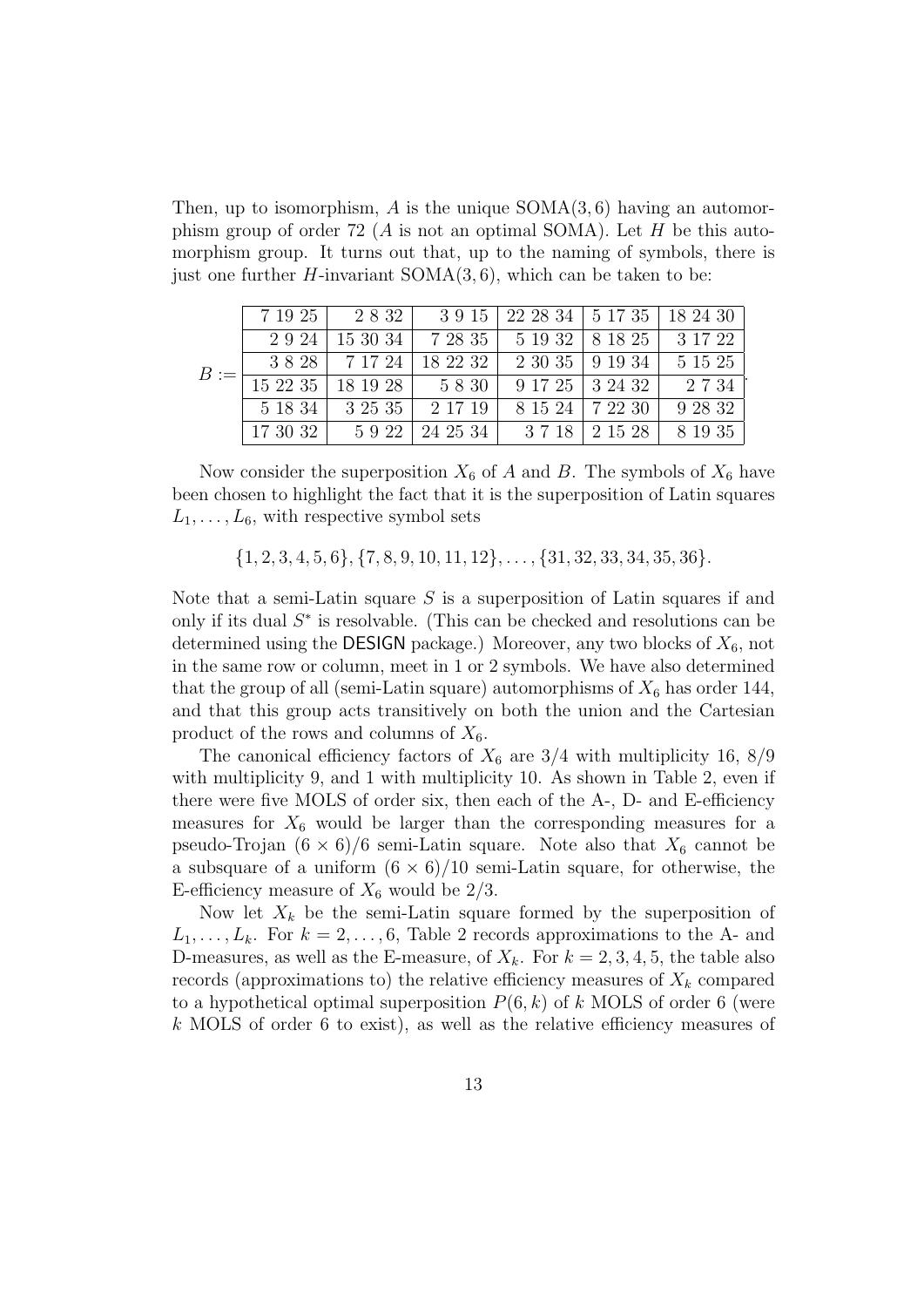| k | $A_{X_k}$ | $D_{X_k}$ | $E_{X_k}$ | $A_{X_k}/A_{P(6,k)}$ | $D_{X_k}/D_{P(6,k)}$ | $E_{X_k}$<br>$E_{P(6,k)}$ |
|---|-----------|-----------|-----------|----------------------|----------------------|---------------------------|
| റ | 511628    | .526849   | 1/3       | .976744              | .989350              | ′3                        |
| 3 | .674492   | .689909   | 1/2       | .972062              | .986658              | 3/4                       |
| 4 | .761394   | .771929   | 5/8       | .982088              | .991334              | 5/6                       |
| 5 | .811126   | .819262   | ⇁<br>/10  | .985938              | .993038              |                           |
| 6 | 844221    | .850612   | 3/4       | 1.00101              | 1.00031              |                           |

Table 2: Efficiency measures of  $X_k$ .

 $X_6$  compared to a hypothetical  $(6 \times 6)/6$  pseudo-Trojan semi-Latin square  $P(6, 6)$  (were five MOLS of order 6 to exist).

Now  $X_2$  and  $X_3$  are not quite as efficient as certain SOMAs of the same respective sizes, but  $X_4$ ,  $X_5$  and  $X_6$  are new and efficient. Indeed, we conjecture that  $X_5$  and  $X_6$  are A-, D- and E-optimal.

As far as  $n = 10$  goes, there are two MOLS of order 10, but it is a major unsolved problem as to whether there are three MOLS of this order. Soicher (1999) constructed the first SOMA(3, 10)s, and at at present, the  $SOMA(3, 10)$  with the best known A-efficiency measure is that in Figure 4 of (Soicher, 1999). The first SOMA(4, 10) is displayed on the webpage (Soicher, 2002), and the construction of an efficient  $(10 \times 10)/6$  semi-Latin square is given as an example in (Soicher, to appear).

## A Enumerating semi-Latin squares via their duals

The author's DESIGN package (Soicher, 2011) is a refereed and officially accepted GAP (The GAP Group, 2012) package which provides functionality for constructing, enumerating, partitioning and studying block designs. The most important DESIGN package function is BlockDesigns, which can construct and enumerate block designs satisfying a wide range of user-specified properties. More generally, BlockDesigns can enumerate subdesigns of a given block design  $\Delta$ , such that the subdesigns each have the same userspecified properties, such as each being an equireplicate block design with a given concurrence matrix  $\Lambda$ , and having specified possible sizes of intersections of distinct blocks. (Here a *subdesign* of  $\Delta$  means a block design with the same treatment set as  $\Delta$  and whose block multiset is a submultiset of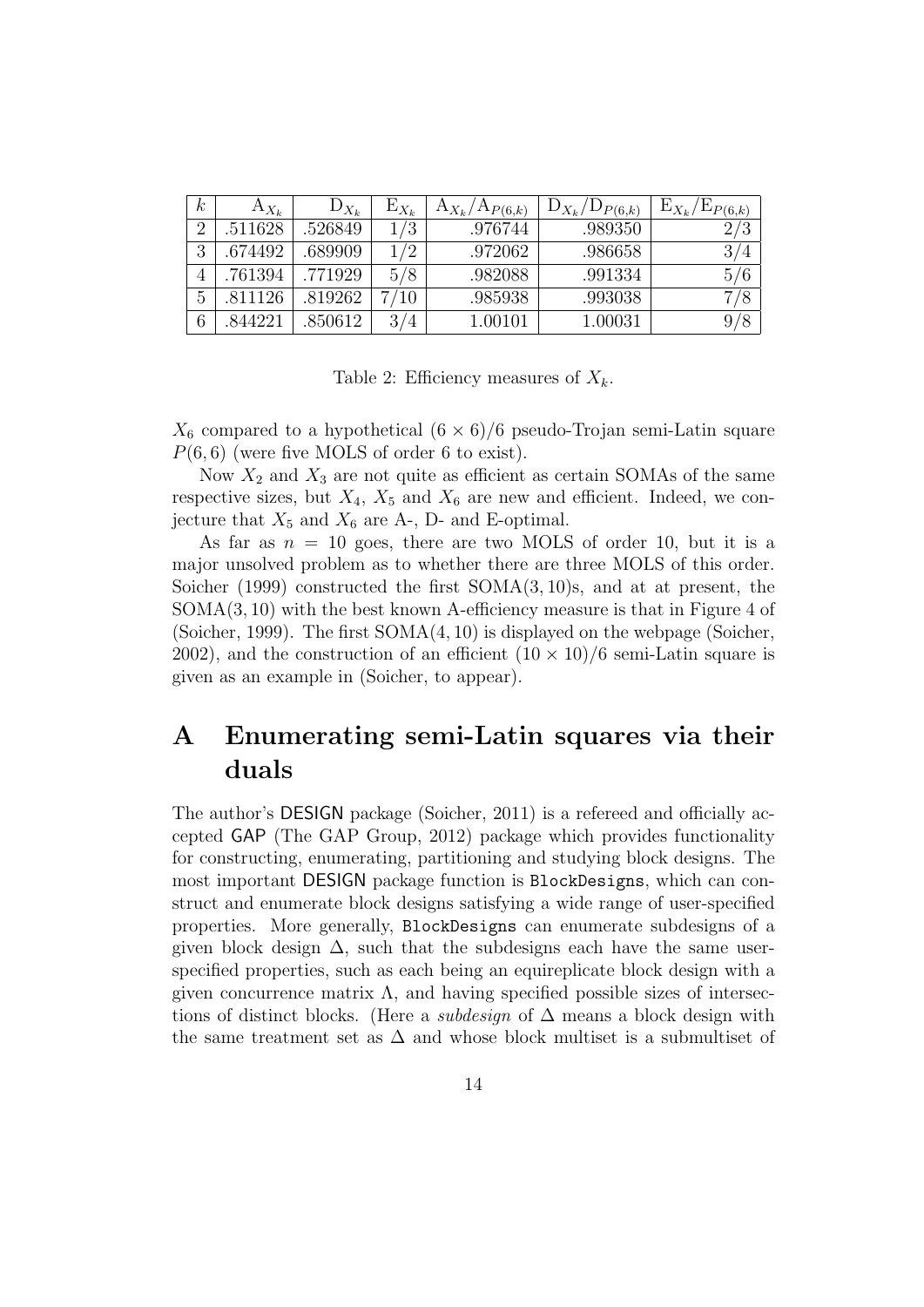the blocks of  $\Delta$ .) The subdesigns are enumerated up to the action of a given subgroup G of the automorphism group of  $\Delta$ , and it can be required that each subdesign be invariant under a given subgroup H of G.

In this appendix we show how to transform certain enumeration problems for semi-Latin squares into enumeration problems for block designs (see also Bailey and Chigbu (1997) and Bailey (2011)), in a way which allows the application of the function BlockDesigns in the DESIGN package to perform the required enumerations. Explicit GAP code implementing this approach can be found in (Soicher, to appear).

Let  $S_n$  denote the group of all permutations of  $\{1, \ldots, n\}$ , and let

$$
W_n := \langle S_n \times S_n, \tau \mid \tau^2 = 1, \tau(a, b)\tau = (b, a) \text{ for all } a, b \in S_n \rangle.
$$

Then  $W_n$  (which is isomorphic to the wreath product of  $S_n$  with the cyclic group of order 2) acts on the set of duals of  $(n \times n)/k$  semi-Latin squares as follows. Let  $S^* = (V, \mathcal{B})$  be such a dual, with treatment set  $V := \{1, \ldots, n\}^2$ and block multiset B, and let  $g \in W_n$ . (We consider a multiset to be a list, where order does not matter.) Then  $g = (a, b)$  or  $g = (a, b)\tau$  for some  $a, b \in S_n$ . For  $(i, j) \in V$ , define  $(i, j)^{(a,b)} := (i^a, j^b)$  and  $(i, j)^{(a,b)\tau} := (j^b, i^a)$ . In this way,  $W_n$  acts on V. We find the g-image  $\mathcal{B}^g$  of the block multiset  $\mathcal B$ of  $S^*$  by applying g to each treatment in each block in  $\mathcal{B}$ . It is not difficult to see that  $(S^*)^g := (V, \mathcal{B}^g)$  is the dual of a semi-Latin square T isomorphic to S. Indeed, if  $q = (a, b)$  then T is obtained from S by permuting its rows by a and its columns by b, and if  $g = (a, b)\tau$  then T is obtained from S by permuting its rows by  $a$ , its columns by  $b$ , and then transposing. Conversely, suppose S and T are isomorphic  $(n \times n)/k$  semi-Latin squares, with respective duals  $S^*$  and  $T^*$ . Then T can be obtained from S by applying some row permutation  $a$ , some column permutation  $b$ , followed possibly by transposing and/or renaming symbols. Then  $(S^*)^{(a,b)} = T^*$  if transposing does not take place, and otherwise  $(S^*)^{(a,b)\tau} = T^*$ . To summarize, we have proved the following:

**Theorem A.1.** The orbits of  $W_n$  acting on the duals of  $(n \times n)/k$  semi-Latin squares are in one-to-one correspondence with the isomorphism classes of  $(n \times n)/k$  semi-Latin squares.

We now define a  $W_n$ -invariant block design  $U_{n,k} = (V, \mathcal{B}_{n,k})$ , which contains the dual of every  $(n \times n)/k$  semi-Latin square. As before,  $V = \{1, \ldots, n\}^2$ . The block multiset  $\mathcal{B}_{n,k}$  consists of all the subsets of V of the form

$$
\{(1,1^{\pi}), (2,2^{\pi}), \ldots, (n,n^{\pi})\},\
$$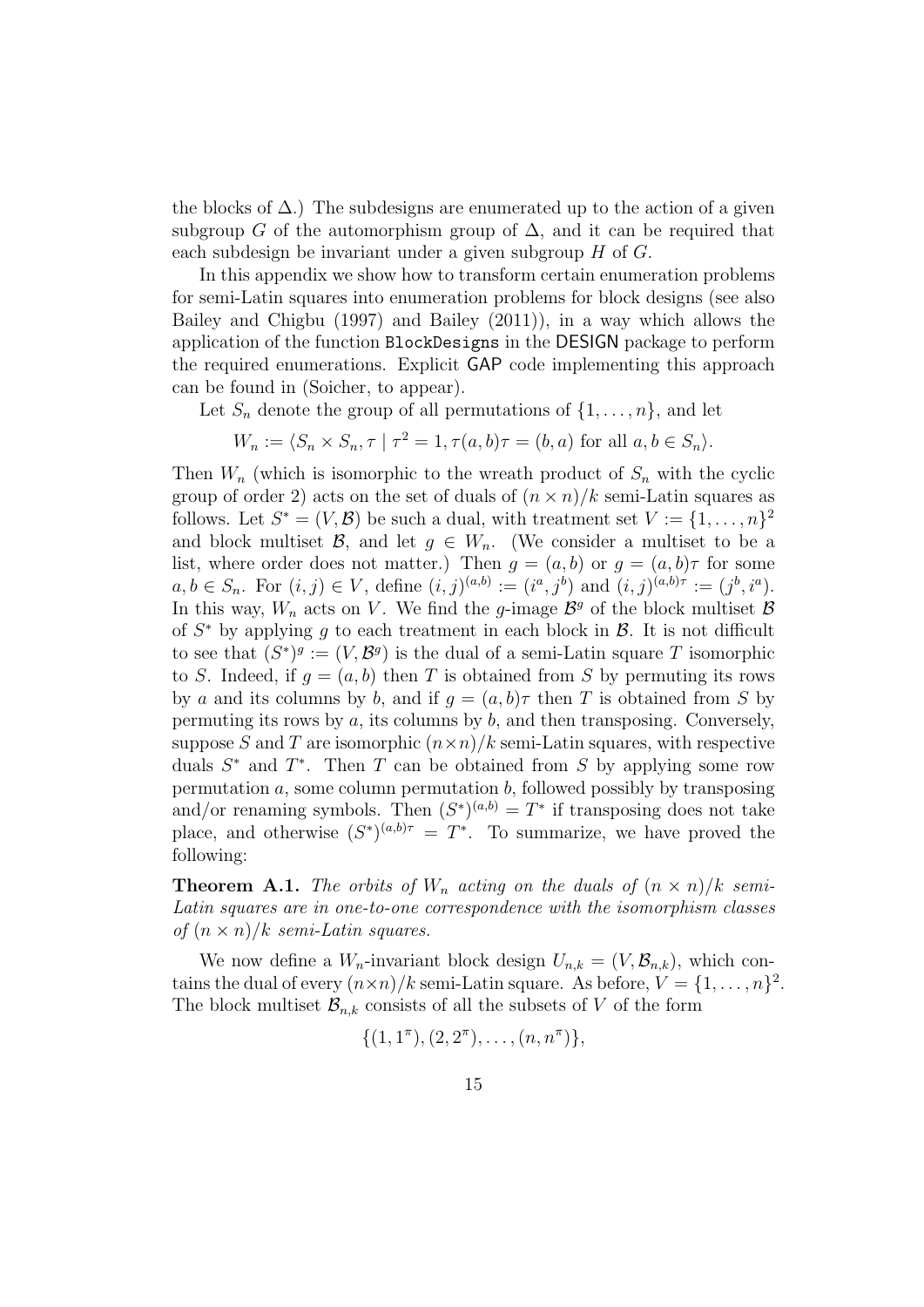with  $\pi \in S_n$ , and with each such block having multiplicity k (giving a total of kn! blocks). Now if  $D = (V, \mathcal{B})$  is the dual of an  $(n \times n)/k$  semi-Latin square, then D is an  $(n^2, nk, k, n)$ -design and D is a subdesign of  $U_{n,k}$  (i.e. D and  $U_{n,k}$  have the same treatment set and  $\mathcal{B}$  is a submultiset of  $\mathcal{B}_{n,k}$ . The converse clearly holds: if D is an  $(n^2, nk, k, n)$ -subdesign of  $U_{n,k}$  then D is the dual of some  $(n \times n)/k$  semi-Latin square.

We have thus proved the following:

**Theorem A.2.** The isomorphism classes of the  $(n \times n)/k$  semi-Latin squares are in one-to-one correspondence with the  $W_n$ -orbits of  $(n^2, nk, k, n)$ -subdesigns of  $U_{n,k}$ . Representatives of these orbits give the duals of isomorphism class representatives of the  $(n \times n)/k$  semi-Latin squares.

We may thus enumerate (the duals of) the  $(n \times n)/k$  semi-Latin squares by using the function BlockDesigns to enumerate the  $(n^2, nk, k, n)$ -subdesigns of  $U_{n,k}$ , up to the action of  $W_n$ . However, there appear to be far too many semi-Latin squares for a complete enumeration when  $n > 4$  and  $k > 1$ , so additional constraints must be specified, such as all the required duals being invariant under a given non-trivial subgroup of  $W_n$ .

Adaptations of Theorem A.2 allow for enumerations (using the function BlockDesigns) of semi-Latin squares satisfying certain  $W_n$ -invariant properties. For example:

**Corollary A.3.** The isomorphism classes of the  $SOMA(k, n)$ s are in one-toone correspondence with the  $W_n$ -orbits of the equireplicate subdesigns of  $U_{n,1}$ having parameters  $(n^2, nk, k, n)$  and the property that each pair of distinct blocks meet in at most one treatment. Representatives of these orbits give the duals of isomorphism class representatives of the  $SOMA(k, n)$ s.

**Corollary A.4.** Suppose  $n-1$  divides k and let  $\mu := k/(n-1)$ . The isomorphism classes of the uniform  $(n \times n)/k$  semi-Latin squares are in oneto-one correspondence with the  $W_n$ -orbits of the subdesigns of  $U_{n,\mu}$  with the property that any two treatments having no co-ordinate in common occur together in exactly  $\mu$  blocks. Representatives of these orbits give the duals of isomorphism class representatives of the uniform  $(n \times n)/k$  semi-Latin squares.

For example, we find that, up to isomorphism, there are just 277 uniform  $(5 \times 5)/12$  semi-Latin squares. In (Soicher, to appear), we give explicit GAP code used to enumerate the 98 uniform  $(6 \times 6)/10$  semi-Latin squares with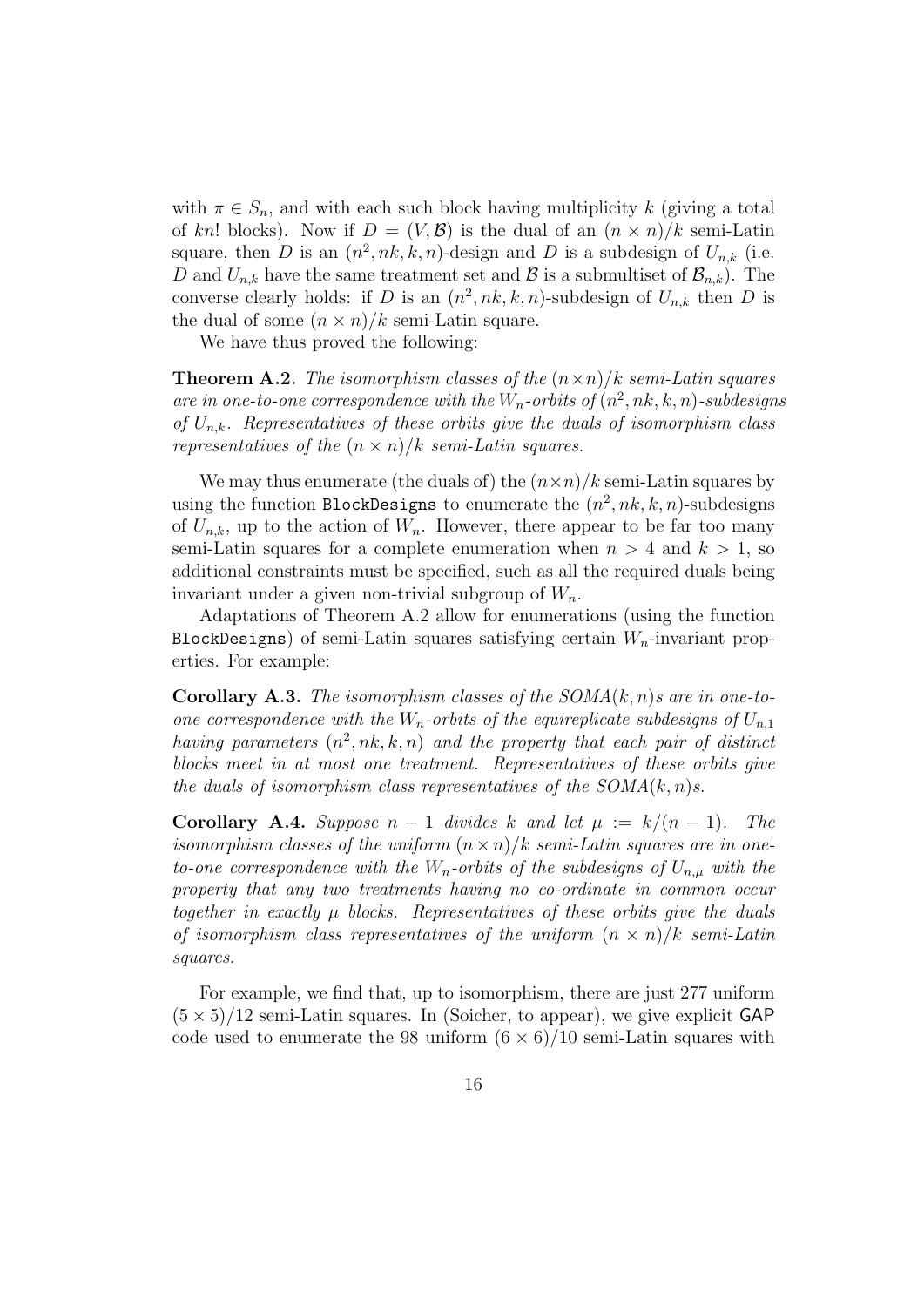the property that no two distinct symbols occur together in more than two blocks.

Some call the isomorphism of semi-Latin squares defined in this paper "weak isomorphism", with "strong isomorphism" not allowing the operation of transposing to be used (see Bailey and Chigbu (1997)). More precisely, two  $(n \times n)/k$  semi-Latin squares are *strongly isomorphic* if one can be obtained from the other by applying one or more of: a row permutation, a column permutation, and renaming symbols. This notion of isomorphism can be accommodated simply by replacing  $W_n$  by its subgroup  $S_n \times S_n$ .

Some straightforward applications of the methods of this appendix are implemented in the DESIGN package function SemiLatinSquareDuals, which calls the function BlockDesigns appropriately. For example, the function call SemiLatinSquareDuals(4,5) returns a list of the duals of the elements of a set of isomorphism class representatives of the  $(4 \times 4)/5$  semi-Latin squares, and the function call SemiLatinSquareDuals(6,3,"default",[0,1]) returns a list of the duals of the elements of a set of isomorphism class representatives of the  $SOMA(3,6)$ s. Further information can be obtained from the DESIGN package documentation.

## B Exact algebraic computation for comparing efficiency measures

In this appendix we outline our exact computational techniques for comparing the A-, D- and E-efficiency measures of equireplicate designs. These techniques have been implemented in the most recent version of the DESIGN package for GAP.

Let  $\Delta$  be a  $(v, b, r, k)$ -design that we wish to compare with other such designs. We first compute the scaled information matrix  $F := F(\Delta)$  and its characteristic polynomial  $\chi_F(x)$ . (It appears that GAP is efficient at calculating characteristic polynomials with many low-degree factors, such as we often encounter in our current situation.) Let

$$
e_{\Delta}(x) := \chi_F(x)/x = x^{v-1} + e_{v-2}x^{v-2} + \cdots + e_1x + e_0,
$$

so that the zeros of  $e_{\Delta}(x)$  (counting repeats) are the canonical efficiency factors  $\delta_1 \leq \cdots \leq \delta_{v-1}$  of  $\Delta$ . We have  $e_0 \neq 0$  if and only if  $\Delta$  is connected,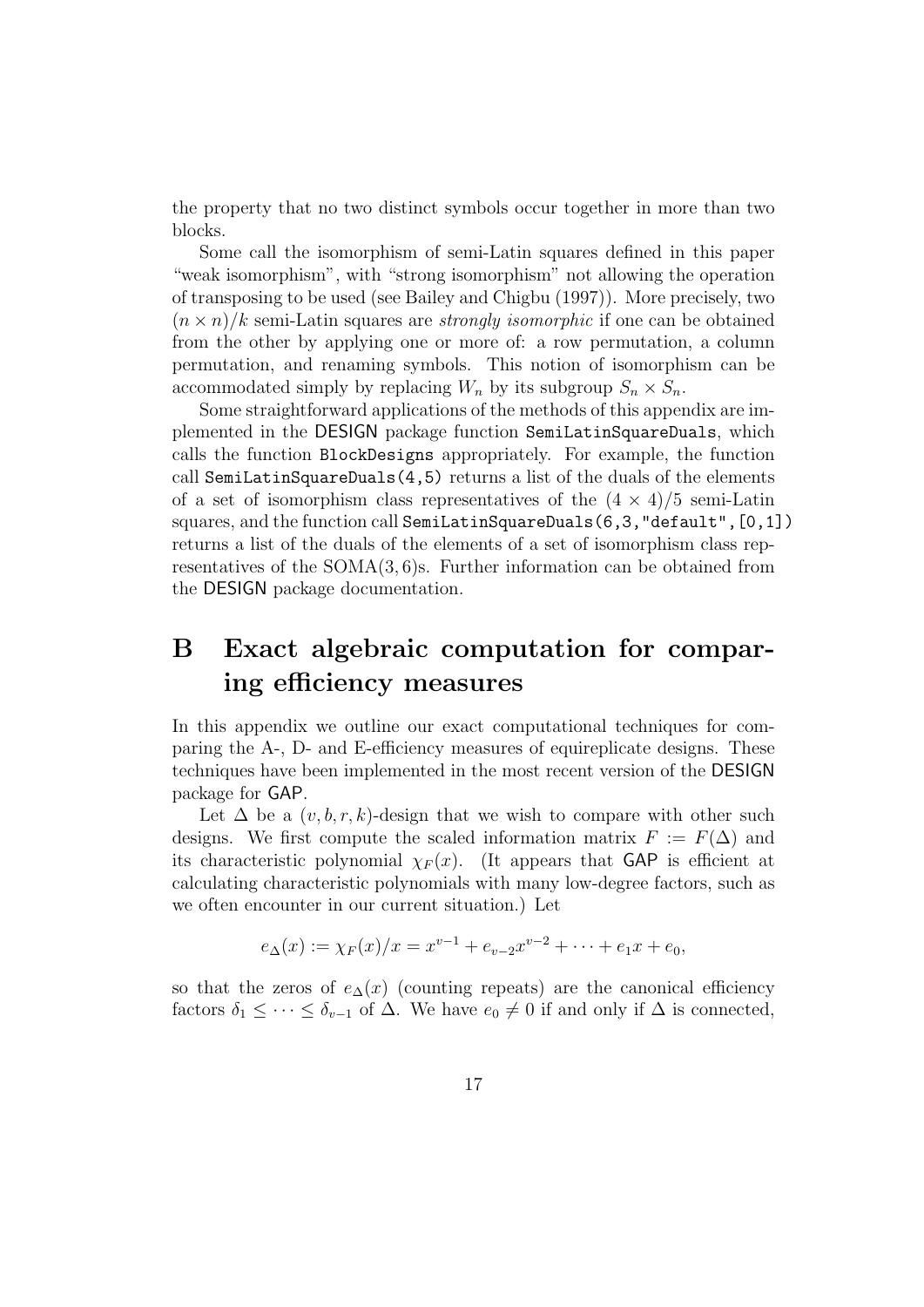which we now assume is the case. Moreover,

$$
(-1)^{v-1}e_0 = \prod_{i=1}^{v-1} \delta_i = (D_{\Delta})^{v-1},
$$

and we can compare D-measures by comparing their  $(v-1)$ -th powers. Now the polynomial

$$
e_0^{-1}(e_0x^{v-1} + e_1x^{v-2} + \dots + e_{v-2}x + 1)
$$

is monic and its zeros are  $1/\delta_1, \ldots, 1/\delta_{v-1}$ , so  $-e_1/e_0 = \sum_{i=1}^{v-1} 1/\delta_i$ , and so

$$
A_{\Delta} = -(v-1)e_0/e_1.
$$

We now outline how we determine  $E_{\Delta}$  exactly if it is rational, and otherwise, how we determine an interval [a, b] containing  $E_{\Delta}$ , such that a and b are rational and the length of [a, b] is at most a given  $\epsilon > 0$ . All computations take place over the rational numbers and are performed exactly in GAP.

Let  $e(x) := e_{\Delta}(x)$ , let  $e'(x)$  denote the derivative of  $e(x)$ , and let

$$
f(x) := e(x)/\text{gcd}(e(x), e'(x)).
$$

Then  $f(x)$  has the same zeros as  $e_{\Delta}(x)$ , but each with multiplicity 1. We then determine the set R of rational zeros of  $f(x)$  and set

$$
g(x) := f(x) / \prod_{r \in R} (x - r).
$$

If R is non-empty we apply a Sturm sequence (see Childs  $(1995, p.280-285)$ ) to determine the number of (real) zeros of  $g(x)$  in [0, min(R)]. If there are none, then we have that  $E_{\Delta} = \min(R)$ , and otherwise, we apply bisection and Sturm sequences repeatedly, starting with the interval  $[0, \min(R)]$ , to find the required interval [a, b] containing  $E_{\Delta}$ . If R is empty then we again apply bisection and Sturm sequences repeatedly, this time starting with the interval [0, 1]. The bisection process works as follows, given an initial interval [c, d], with c, d rational,  $d - c > 0$ , and  $g(c) \neq 0 \neq g(d)$ . If  $d - c \leq \epsilon$  we stop, with  $a := c$  and  $b := d$ . Otherwise, we calculate a Sturm sequence to find the number of zeros of  $q(x)$  in  $[c,(c+d)/2]$ . If this number is not zero, we continue the process with the interval  $[c,(c+d)/2]$ ; otherwise, we continue with the interval  $[(c+d)/2, d]$ .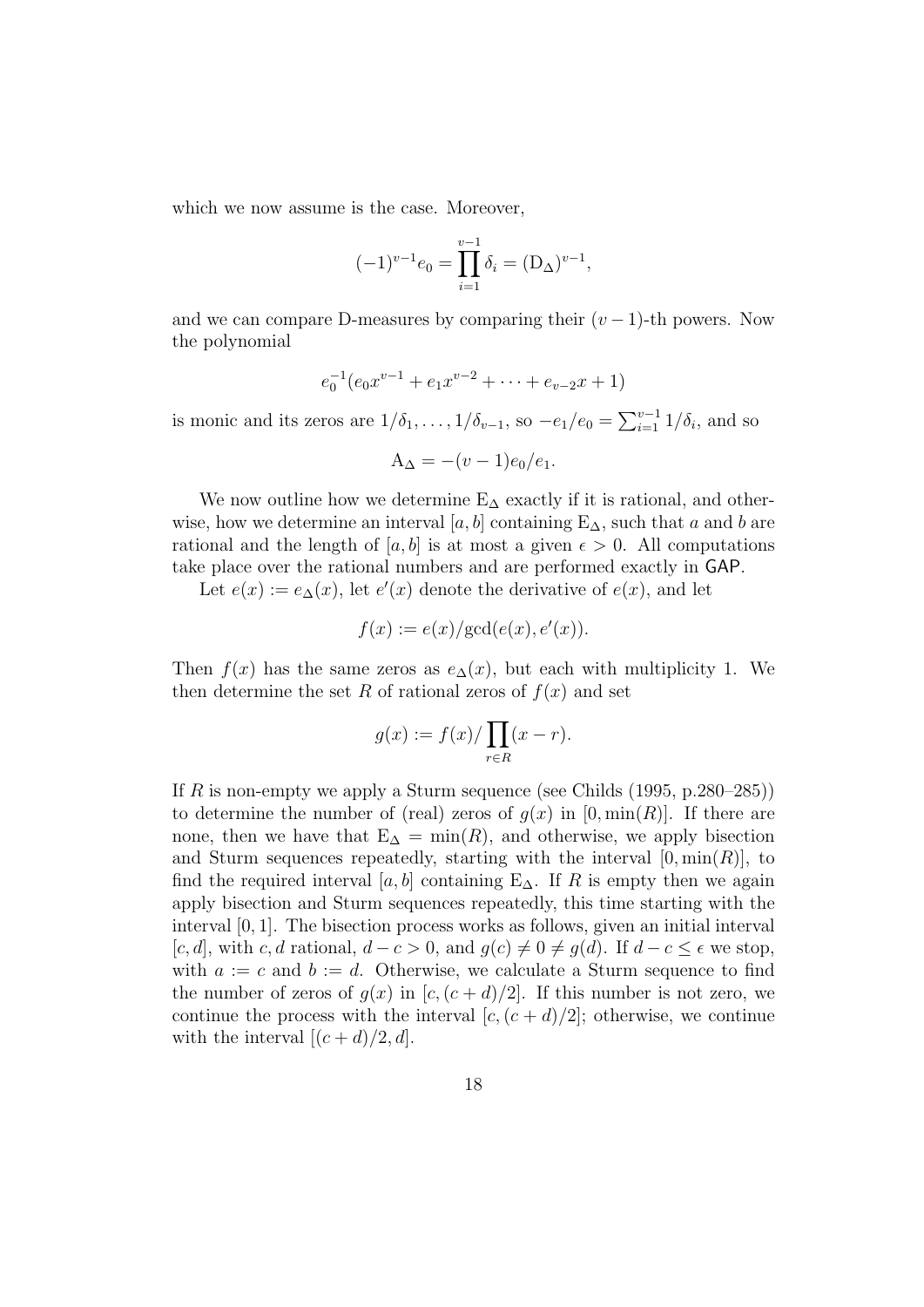Since  $\Delta$  is an equireplicate design, the canonical efficiency factors of  $\Delta$ not equal to 1, and their multiplicities, are the same as those of the dual block design  $\Delta^*$  of  $\Delta$  (see Bailey and Cameron (2009, Section 3.1.1)). Thus, if v exceeds the number b of blocks of the connected design  $\Delta$ , and  $b > 1$ , we may reduce the size of the calculations above by applying them to  $\Delta^*$ . We then have  $A_{\Delta} = (v-1)/((b-1)/A_{\Delta^*}+v-b), (D_{\Delta})^{v-1} = (D_{\Delta^*})^{b-1}, E_{\Delta} = E_{\Delta^*}.$ 

There are of course other measures of efficiency than the A-, D- and Emeasures. One such measure, which is rational and can be computed exactly by the most recent version of the DESIGN package, is the MV-measure (see Bailey and Royle (1997); Bailey and Cameron (2009)).

#### Acknowledgements

I thank J.P. Morgan, D.S. Coad and D.A. Preece for many helpful suggestions on the presentation of this paper.

## References

- Bailey, R.A. (1988), Semi-Latin squares, J. Statist. Plann. Inference 18, 299–312.
- Bailey, R.A. (1992), Efficient semi-Latin squares, Statist. Sinica 2, 413–437.
- Bailey, R.A. (2011), Symmetric factorial designs in blocks, J. Stat. Theory Pract. 5, 13–24.
- Bailey, R.A. and Cameron, P.J. (2009), Combinatorics of optimal designs, in Surveys in Combinatorics 2009, Huczynska, S. et al. (eds), Cambridge University Press, Cambridge, pp. 19–73.
- Bailey, R.A. and Chigbu, P.E. (1997), Enumeration of semi-Latin squares, Discrete Math. 167-168, 73–84.
- Bailey, R.A. and Royle, G. (1997), Optimal semi-Latin squares with side six and block size two, Proc. Roy. Soc. London Ser. A 453, 1903–1914.
- Bedford, D. and Whitaker, R.M. (2001), A new construction for efficient semi-Latin squares, J. Statist. Plann. Inference 98, 287–292.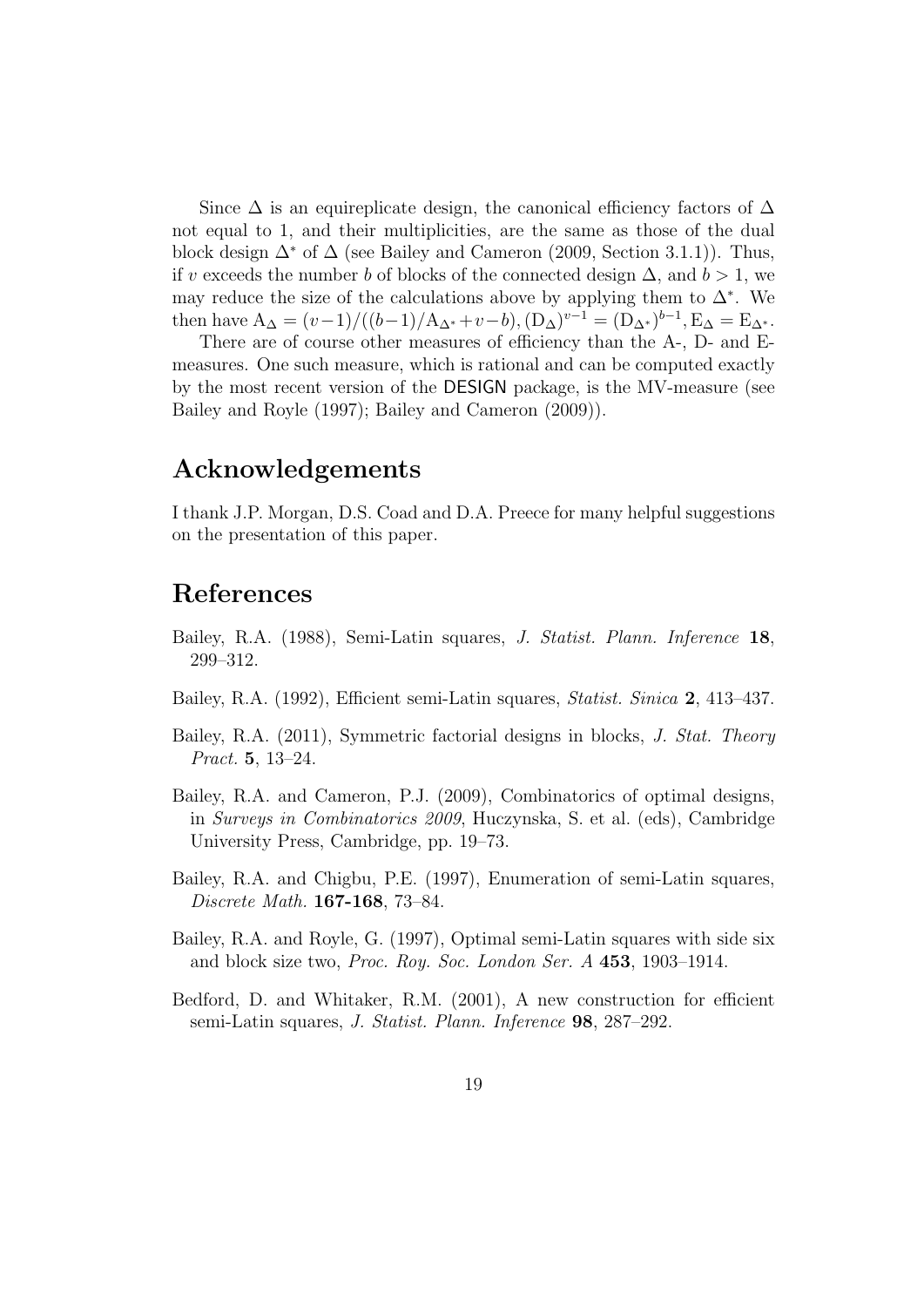- Cameron, P.J. (1999), Permutation Groups, Cambridge University Press, Cambridge, 1999.
- Cheng, C.-S. and Bailey, R.A. (1991), Optimality of some two-associate-class partially balanced incomplete-block designs, Ann. Statist. 19, 1667–1671.
- Chigbu, P.E. (1996), Semi-Latin Squares: Methods for Enumeration and Comparison, PhD thesis, University of London.
- Childs, L.N. (1995), A Concrete Introduction to Higher Algebra, 2nd ed., Springer, New York.
- Edmondson, R.N. (1998), Trojan square and incomplete Trojan square designs for crop research, *J. Agricultural Science* 131, 135–142.
- The GAP Group (2012), GAP Groups, Algorithms, and Programming, Version 4.5.3(beta), http://www.gap-system.org
- Giovagnoli, A. and Wynn, H.P. (1981), Optimum continuous block designs, Proc. Roy. Soc. London Ser. A **377**, 405-416.
- Phillips, N.C.K and Wallis, W.D. (1996), All solutions to a tournament problem, Congr. Numerantium 114, 193–196.
- Preece, D.A. and Freeman, G.H. (1983), Semi-Latin squares and related designs, J. Roy. Statist. Soc. Ser. B 45, 267–277.
- Preece, D.A. and Phillips, N.C.K. (2002), Euler at the bowling green, Util. Math. 61, 129–165.
- Soicher, L.H. (1999), On the structure and classification of SOMAs: generalizations of mutually orthogonal Latin squares, Electron. J. Combin. 6, R32, 15 pp. printed version: J. Combin. 6, 427–441.
- Soicher, L.H. (2002), SOMA Update, http://www.maths.qmul.ac.uk/~leonard/soma/
- Soicher, L.H. (2011), The DESIGN package for GAP, Version 1.6, included in the GAP 4.5.3(beta) distribution.
- Soicher, L.H. (2012), Uniform semi-Latin squares and their Schur-optimality, J. Combin. Des. 20, 265–277.